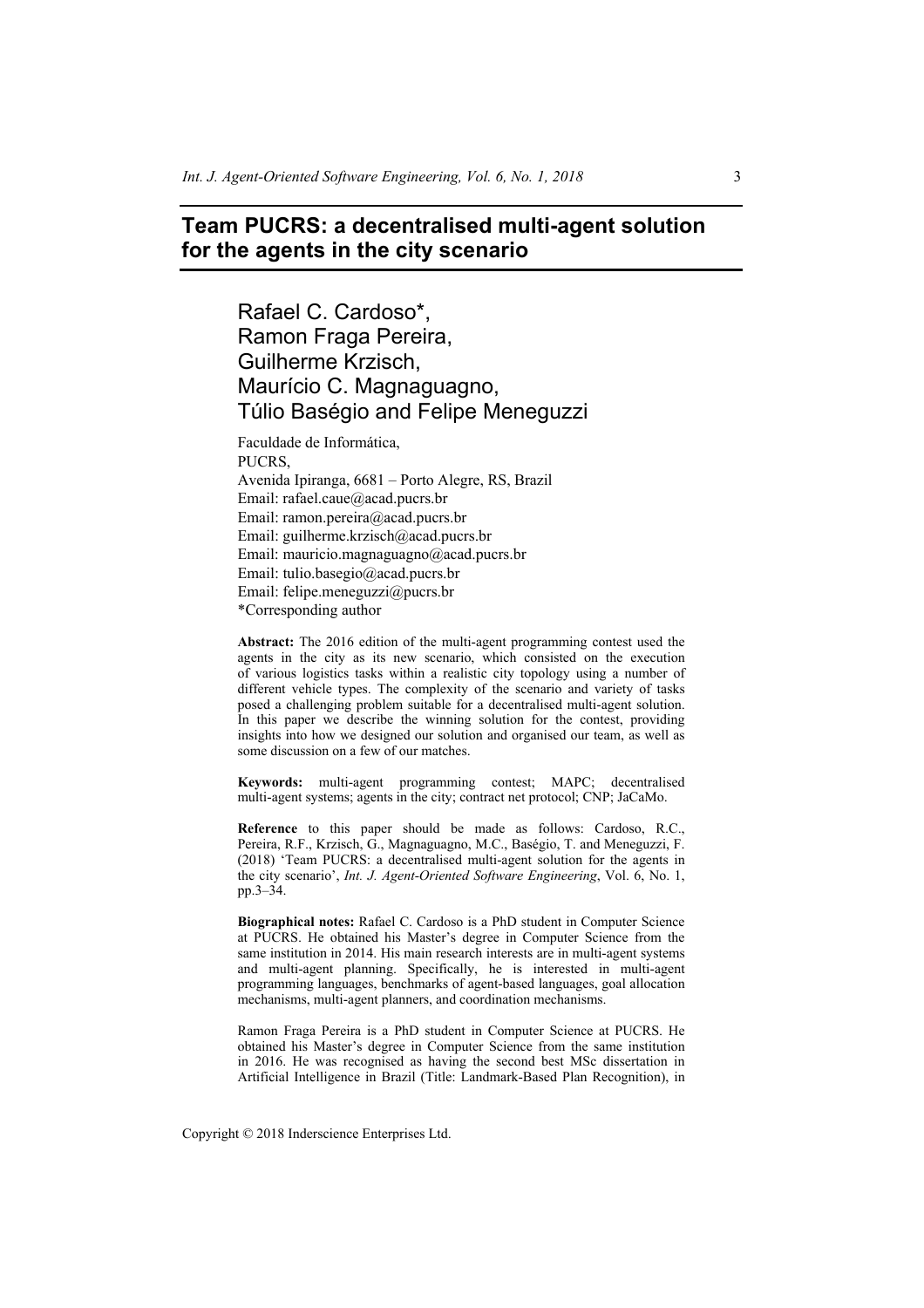BRACIS/CTDIAC 2016. His main research interest is in goal and plan recognition using automated planning techniques for both single-agent and multi-agent systems.

Guilherme Krzisch is a Master student in Computer Science at PUCRS. His main research interest is in normative systems; specifically, he is interested in how to effectively monitor norm violations and in how agents need to change their reasoning in such systems.

Maurício C. Magnaguagno is a PhD student in Computer Science at PUCRS and he received his Master's degree in Computer Science from the same institution in 2016. His research focus is on automated planning.

Túlio Baségio is a PhD student in Computer Science at PUCRS and he received the Master's degree in Computer Science from the same institution in 2007. His research interests include multi-agent and multi-robot systems, specifically focused on distributed coordination and task allocation mechanisms.

Felipe Meneguzzi is an Associate Professor at the School of Computer Science at PUCRS where he leads the Group on Autonomous Systems. His main research interests are automated planning, plan recognition, norm-driven reasoning and their application to multi-agent systems. Having received his PhD from King's College London and worked for Carnegie Mellon University prior to his current appointment, he has authored over 100 peer-reviewed papers and articles, as well as a number of industrial patents. He is currently in the program committee of all major AI and agents conferences, including AAAI, IJCAI, AAMAS, and a number of smaller venues. He received Google's 2016 Research Award for Latin America and was a runner up to Microsoft's 2013 Microsoft Research Faculty Fellowship.

#### **1 Introduction**

The multi-agent programming contest (MAPC) 2016 introduced a new and complex scenario, *agents in the city*. This scenario consists of two teams competing to accomplish logistic tasks in the streets of a realistic city. Each team controls 16 autonomous vehicles divided into four different types: car, drone, motorcycle, and truck. Teams win points for having more money than the opposing team at the end of a round and earn money by successfully bidding for and completing logistic tasks. In this paper we focus on describing our team's solution and leave the interested reader to find more details about the scenario in (Ahlbrecht et al., 2017).

Although our team was originally formed in 2014, 2016 was the first time that we participated in the MAPC. We chose not to participate in 2014 for two main reasons. First, we did not have enough time to familiarise with the server's API back in 2014. Second, the *agents on Mars* scenario was in its fourth iteration, giving a disadvantage to any new teams. As soon as the MAPC 2015 was announced, we started to develop our solution, using the multi-agent oriented programming language JaCaMo. Due to the complexity of developing the new *agents in the city* scenario, the contest was pushed to 2016.

We had many team members over this three year period, and as a result our code shifted considerably throughout the development process. Our team has members from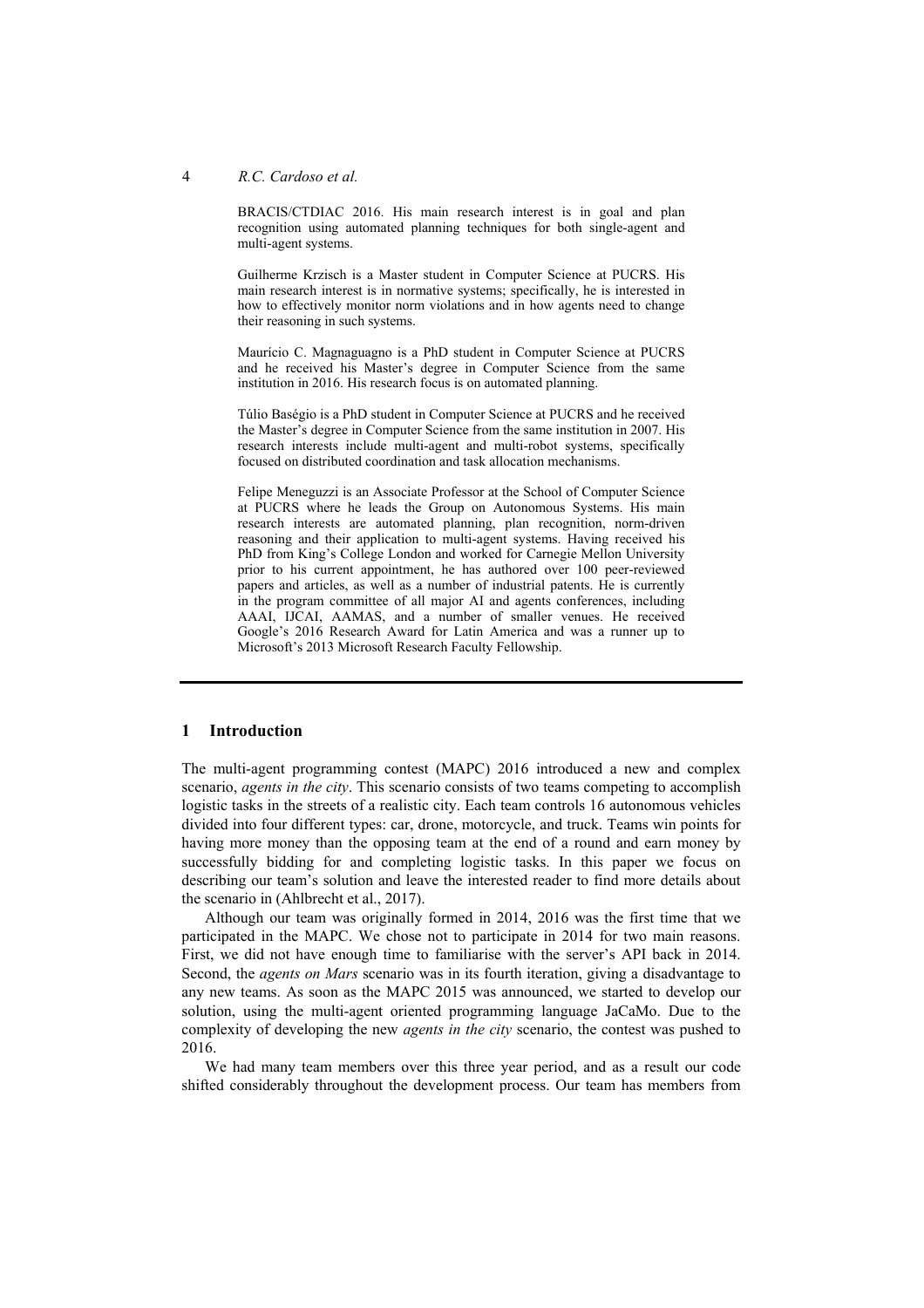two different research laboratories, SMART-PUCRS and LSA-PUCRS. We started with a centralised solution and gradually decentralised it as much as possible with one key change over the year. Specifically, after receiving advice on how to improve our code from one of the developers of JaCaMo, we decided to completely overhaul the way that we structured the plan library of our agents. The resulting agent code moved from entirely reactive agents to agents that are more proactive, but are still able to react when appropriate.

This paper is structured as follows. In the next section, we explain the design process we used in our implementation: we describe how we managed the team, how we modelled the system, and how we tested our software. Section 3 describes the details of our architecture, with a brief description of JaCaMo and other parts of the architecture that are used throughout our solution. In Section 4, we discuss the main the strategies the agents employ as they play the scenario and explain how they work. Section 5 briefly analyses the results that contributed to our team obtaining first place. Finally, we succinctly answer the questions posed by the organisers for each team in Section 6, and we end the paper with some closing remarks in the final section.

#### **2 System analysis and design**

In this section we discuss how our meetings were organised and provide some thoughts on collaborative programming with GitHub. We briefly comment on the use of the Prometheus methodology as a modelling tool for our multi-agent system (MAS). We end the section providing some information on how we tested our system, using bug tracking and evaluation of preliminary implementations.

#### *2.1 Team management and meetings*

Our team had weekly meetings ranging from 15 minutes to 3 hours, organised by the team leader. We had three different types of meetings: *progress report*, *strategy discussion*, and *programming meetings*. *Progress report* were short meetings (15 to 30 minutes) where each team member would report on the progress of the task allocated to them. *Strategy discussion* were medium-length meetings (one to two hours) where we did in-depth discussions about possible strategies for a particular feature, such as job evaluation, by writing viable strategies on a whiteboard until we all agreed on which one to implement. *Programming meetings* were lengthy meetings (three or more hours), usually done when we felt that we were behind schedule, where each team member brought their laptop and focused on implementing some important feature that we needed to proceed. At the end of any of these meetings, we verified what was left to be done and allocated tasks that should be prioritised.

Programming meetings were not very common, we usually had to program on our own free time. We used *GitHub* to host our repository online, making it easier to collaborate and track development, especially because we had a large group of people. Besides using it for source code management, distributed version control, and access control, we also took advantage of collaboration features such as issue tracking, task management, and wikis. When trying different strategies or adding a big feature, we would often create new branches in order to test the code first, before merging it into the master branch.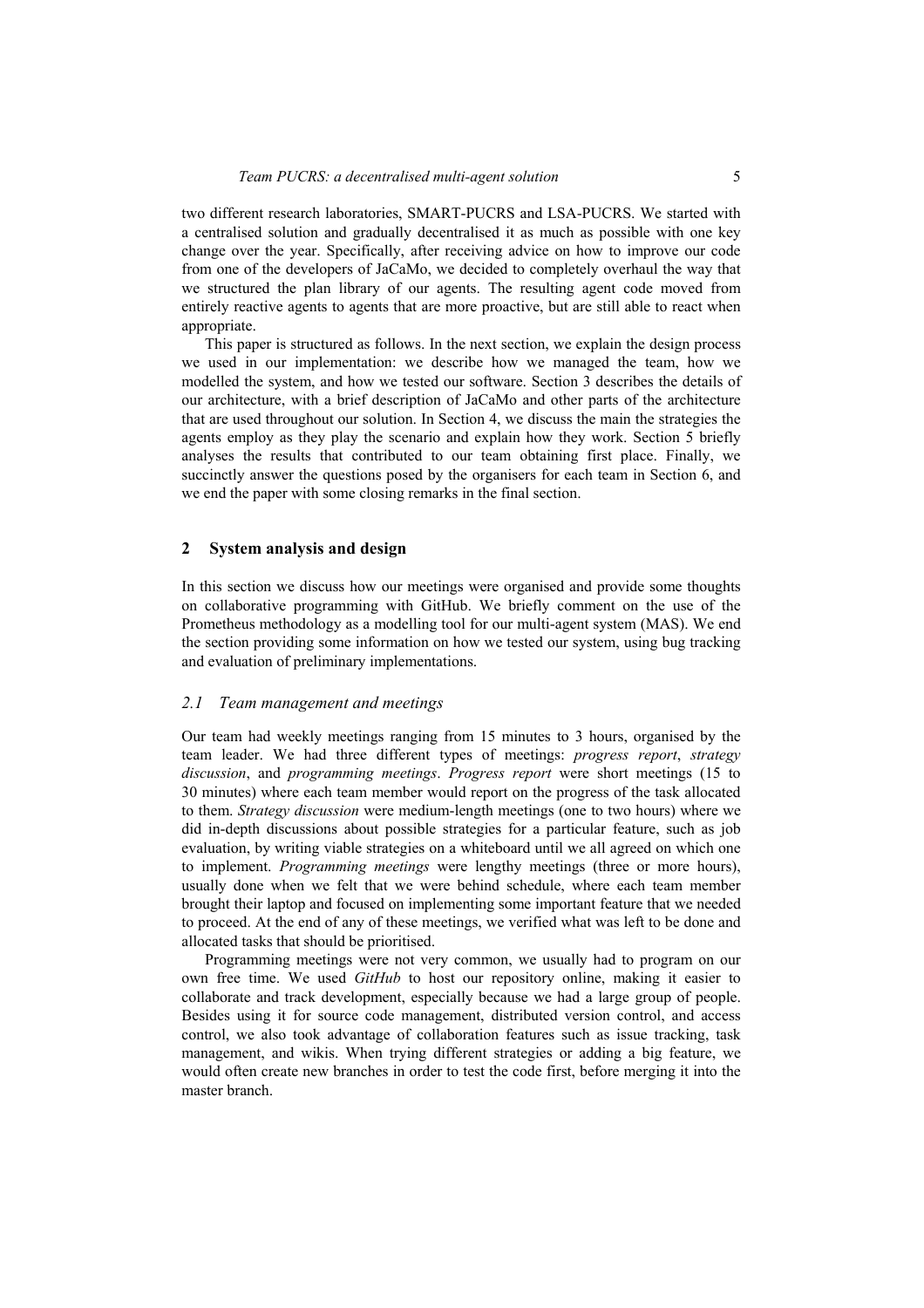In Figure 1(a), we show a chart with the number of commits sent to our repository, from the first commit on the day that we started programming (May 17, 2015), to the last commit on the last day of the competition (September 13, 2016). This chart indicates that the bulk of the code was done in 2015, when most of the architecture was implemented. Conversely, the chart in Figure 1(b) indicates that the month before the 2016 competition had the most number of additions to the code, when most of our strategies were implemented. In both charts, there is a large hiatus in activity separating 2015 and 2016, indicative of when the 2015 contest was cancelled.

We initially created GitHub wikis for sharing some important information about the contest, such as agents' roles and their parameters, contest schedule, and how to execute the server. We quickly noticed the complexity of the problem and decided to write and save our meeting minutes. We used wikis to do so, creating one page for each of the meetings that we had scheduled, and updating it after a meeting ended. Our first recorded meeting minute is from 27/05/2015 (available in our GitHub wiki section), all subsequent meetings can be found in the wiki's sidebar. This was very useful since not everyone was able to attend all meetings, allowing any absent members to quickly catch up on what was discussed and what were the next steps.





#### *2.2 Modelling methodology*

The MAPC 2016 introduced *agents in the city*, a novel and complex scenario. In order to provide a better understanding of this scenario, we opted to use the Prometheus (Padgham and Winikoff, 2004) methodology to model the system and our agents. Because of time constraints, we had to intercalate modelling in Prometheus with implementing the system in JaCaMo (Boissier et al., 2011), and through this process we discovered some limitations and conceptual divergences when using Prometheus to model MAS developed in JaCaMo. We discuss these differences in a previous paper (Freitas et al., 2016).

In Figure 2, we show the system overview diagram, modelled using the Prometheus design tool. This diagram includes initiator and bidder agents from our task allocation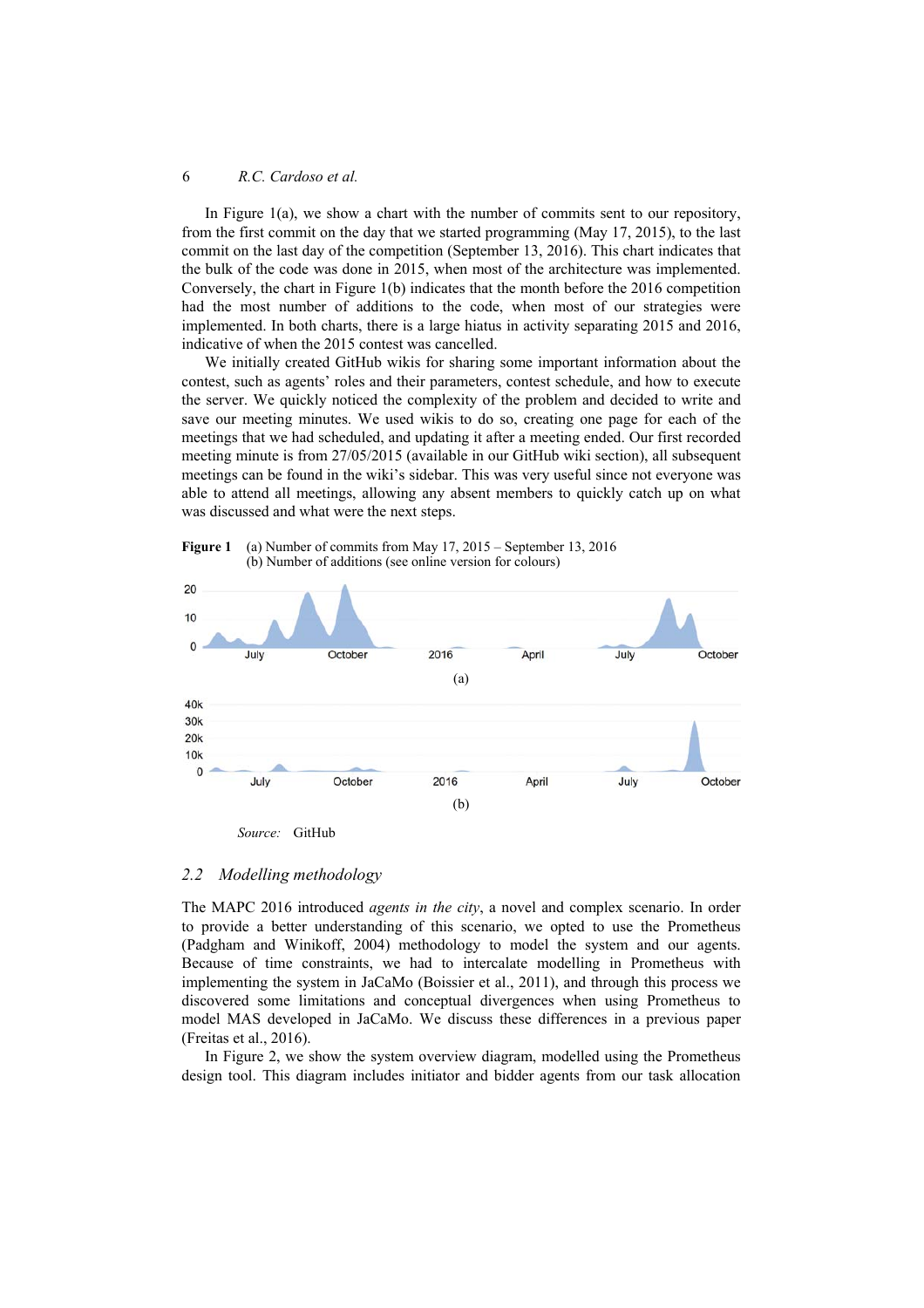strategy (see Sections 3.4 and 4.5), and an overview of the interaction between vehicle agents and the server's environment. For more information about how the server and its environment work, we refer the reader to (Ahlbrecht et al., 2017).

Prometheus was invaluable for the initial development of our solution, but because it does not contain the same concepts found in JaCaMo's environment and organisation dimensions, we decided to stop using it once we got further in the development. For future MAPCs, it would be interesting to investigate the use of the AEOlus methodology (Uez and Hübner, 2014) to model our MAS. AEOlus extends Prometheus to allow support for the environment and organisation dimensions found in JaCaMo.



Figure 2 System overview diagram (see online version for colours)

*Source:* Image adapted from Freitas et al. (2016)

#### *2.3 Software testing*

Software testing is important throughout the development of any system, especially when we are considering the inherent complexity and dynamics of multi-agent systems such as in the *agents in the city* scenario. The purpose of a test phase is to find as many defects as possible in the system. Thus, it would be ideal to test all possible input combinations. However, factors such as the amount of people available, time and, especially, the enormous amount of possibilities, make this impossible for the vast majority of projects, including ours. Due to time constraints, in our project we did not follow the traditional development cycle of well-defined start and end dates for development and testing phases. In fact, these two phases occurred simultaneously throughout our project.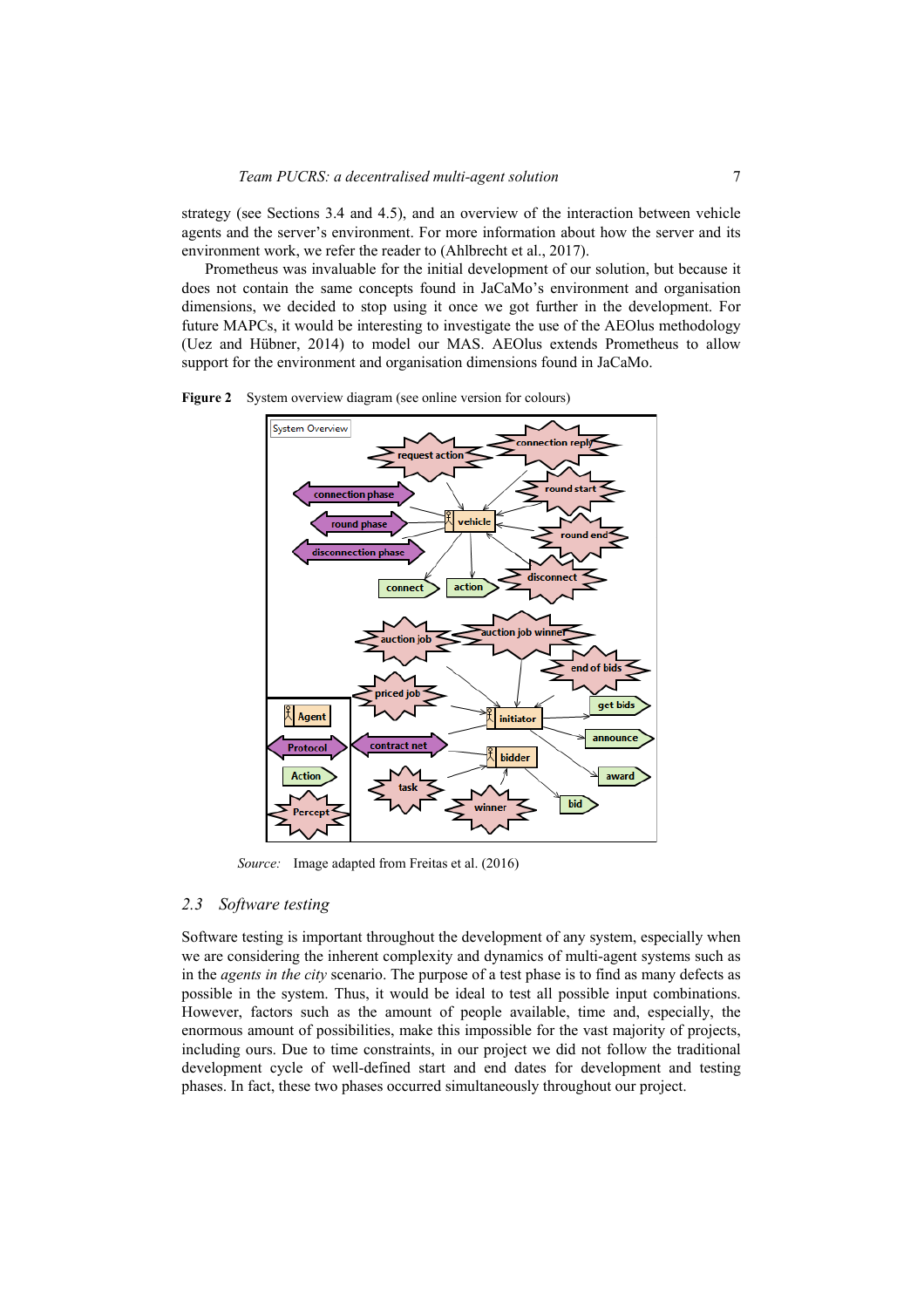The test phase of our project can be divided into several different parts. We initially had the developers running tests on their own codes. Some developers, that were more experienced with JaCaMo, also performed tests in the code of other developers (these phases would be equivalent to unit test phases and integration test in a traditional development process). However, even while performing tests, programmers continued coding in parallel. Later on, we assigned a team member to work Specifically with tests, characterising what would be called system testing in a traditional development process. Programming and testing took place in parallel, but always in accordance with the availability of team members.

During software testing, we used GitHub's issue tracking system to keep track of the reported bugs during the project. When creating issues using the tracker, it is possible to add labels on them that work as meta data for the issue and that can also be used to filter them. There are some default labels such as bug, duplicate, and enhancement, but the user can also create other labels. As shown in Figure  $3(a)$ , we used issues to report different aspects such as bugs, ideas, news, ask questions, request help, and so on. Table 1 provides some data about the number of bugs reported during the testing.

| <b>Status</b> | #Bugs |  |
|---------------|-------|--|
| Closed        | 30    |  |
| Open          | 11    |  |
| Invalid       |       |  |
| Total         | 42    |  |

**Table 1** Number of bugs reported in GitHub's issue tracker

| <b>Figure 3</b> (a) Examples of issues created during the contest (b) Example of a reported issue |
|---------------------------------------------------------------------------------------------------|
| (c) Example of test data used for a test scenario (see online version for colours)                |

| ® Buy action bug bug help wanted<br>#75 by rafaelcaue was closed on 25 Aug                                       |
|------------------------------------------------------------------------------------------------------------------|
| (i) New shop exploration strategy question<br>#74 opened on 23 Aug by rafaelcaue                                 |
| Rew round bug help wanted<br>#73 by rafaelcaue was closed on 27 Aug                                              |
| ® Agent doesn't move<br>#72 by TabajaraKrausburg was closed on 23 Aug                                            |
| <b>B</b> Inconsistent time steps for shop exploration. bug help wanted<br>#71 by rafaelcaue was closed on 23 Aug |
| <b>B</b> Problem with our battery recharge strategy bug help wanted<br>#70 by rafaelcaue was closed on 27 Aug    |
| Registration Form help wanted news<br>#69 by rafaelcaue was closed on 12 Aug                                     |
| (B) Java agents news<br>#68 by rafaelcaue was closed on 22 Aug                                                   |

(a)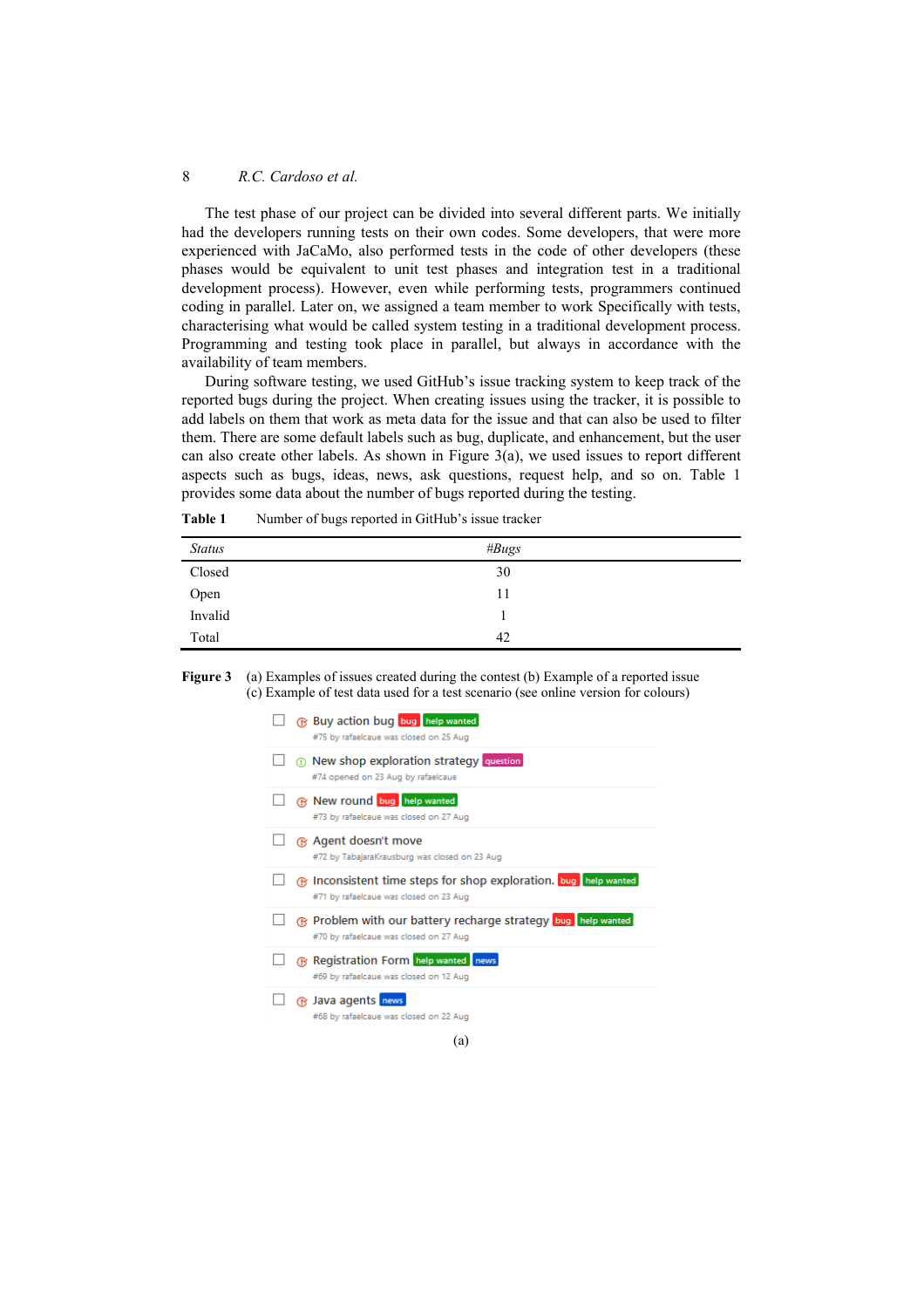Figure 3 (a) Examples of issues created during the contest (b) Example of a reported issue (c) Example of test data used for a test scenario (see online version for colours) (continued)

| <b><i>C</i></b> Closed | Bug - Buying bases even when there is no stock $#47$<br>tbasegio opened this issue on 17 Sep 2015 - 1 comment                                                                                                                                                                                                                                                                                                                                                                                                                                                                       |  |  |  |  |  |  |
|------------------------|-------------------------------------------------------------------------------------------------------------------------------------------------------------------------------------------------------------------------------------------------------------------------------------------------------------------------------------------------------------------------------------------------------------------------------------------------------------------------------------------------------------------------------------------------------------------------------------|--|--|--|--|--|--|
|                        | tbasegio commented on 17 Sep 2015<br>Laboratório de Sistemas Autônomos member                                                                                                                                                                                                                                                                                                                                                                                                                                                                                                       |  |  |  |  |  |  |
|                        | Buving bases even when there is no stock<br>Only one shop available: shop1<br>shop1 updated to have only 5x base1 and restock=0<br>It was posted a priced job:<br>job2 - 1x material2<br>material2 needs 10x base1<br>Result: Vehicles bought 8x base1 to assemble tool3 and also bought 10x base1 to material2. It seems<br>bases were bought without stock.<br>Looking at the shoplist in the vehicles believes:<br>shopsList([shop(shop1,<br>[item(base3,0,0,0),item(tool2,0,0,0),item(base1,0,0,0),item(base2,0,0,0),item(tool1,0,0,0),item(tool3,0,0,0)]]])<br>[source(self)]. |  |  |  |  |  |  |
|                        | M tbasegio added the bug label on 17 Sep 2015                                                                                                                                                                                                                                                                                                                                                                                                                                                                                                                                       |  |  |  |  |  |  |
|                        | re rafaelcaue added a commit that closed this issue on 29 Sep 2015<br>This partially fixes #47. When we decide strategies for when a job fails<br>45835bf                                                                                                                                                                                                                                                                                                                                                                                                                           |  |  |  |  |  |  |
|                        | rafaelcaue closed this in 45835bf on 29 Sep 2015<br>(b)                                                                                                                                                                                                                                                                                                                                                                                                                                                                                                                             |  |  |  |  |  |  |

Test scenario: Verify the agent's behavior when the job requests a material which needs a tool not available for the agents

| facilities - shop |                    |                          |                  |            |           | Product               |         |  | Composition           |        |              |                   |                   |                   |
|-------------------|--------------------|--------------------------|------------------|------------|-----------|-----------------------|---------|--|-----------------------|--------|--------------|-------------------|-------------------|-------------------|
| type              | id                 | lat                      | lon              | product id | cost      | amount                | restock |  | id                    | volume | userAssemb   | product id        |                   | amount   consumed |
| shop              | shop1              | 52.3619                  | 9.7299           | base1      | 5         | 500                   | 2       |  | base1                 | 10     | false        |                   |                   |                   |
|                   |                    |                          |                  | base2      | 17        | 50                    | з       |  | base2                 | 100    | false        |                   |                   |                   |
|                   |                    |                          |                  | base3      | 241       | 30                    | 4       |  | base3                 | 500    | false        |                   |                   |                   |
|                   |                    |                          |                  | tool1      | 51        | 5                     | 5       |  | tool1                 | 10     | false        |                   |                   |                   |
|                   |                    |                          |                  | tool2      | 139       | з                     | ٥       |  | tool <sub>2</sub>     | 100    | false        |                   |                   |                   |
|                   |                    |                          |                  | tool3      | 139       | з                     | o       |  | tool3                 | 30     | true         | base2             | 8                 | true              |
|                   |                    |                          |                  | tool1      | 51        | 5                     | 5       |  | material <sub>2</sub> | 20     | true         | base1             | 10                | true              |
|                   |                    |                          |                  | tool2      | 139       | 3                     | o       |  |                       |        |              | tool3             | 1                 | false             |
|                   |                    |                          |                  | tool3      | 139       | з                     | ٥       |  |                       |        |              |                   |                   |                   |
|                   |                    |                          | facilities-other |            |           |                       |         |  |                       |        |              |                   |                   |                   |
| type              | id                 | lat                      | lon              | cost       | capacity  | concurrent            | rate    |  | Role                  | Car    | <b>Drone</b> | Motorcycle        | <b>Truck</b>      |                   |
|                   | workshop workshop1 | 52.3589                  | 9.7499           | 300        |           |                       |         |  | Speed                 | з      | 5            | 4                 | 1                 |                   |
|                   | workshop workshop2 | 52.3781                  | 9.7060           | 300        |           |                       |         |  | <b>Routs</b>          | roads  | air          | roads             | roads             |                   |
| storage           | storage1           | 52.3731                  | 9.7462           | з          | 10000     |                       |         |  | Load capac            | 550    | 100          | 300               | 1000              |                   |
| dump              | dump1              | 52.3664                  | 9.7102           | 300        | 10000     |                       |         |  | <b>Tools</b>          | tool1  | tool1        | tool1             | tool <sub>2</sub> |                   |
| charging          | charging1          | 52.3729                  | 9.7235           | 1          |           | 2                     | 80      |  |                       | tool2  |              | tool <sub>2</sub> | tool1             |                   |
|                   |                    |                          |                  |            |           |                       |         |  |                       |        |              |                   |                   |                   |
|                   | iob info - priced  |                          |                  |            |           |                       |         |  |                       |        |              |                   |                   |                   |
| id                | type               | firstStepAct lastStepAct |                  | reward     | storageld | product id amount     |         |  |                       |        |              |                   |                   |                   |
| job <sub>2</sub>  | priced             | 20                       | 130              | 10000      | storage1  | material <sub>2</sub> | 1       |  |                       |        |              |                   |                   |                   |
|                   |                    |                          |                  |            |           |                       |         |  |                       |        |              |                   |                   |                   |
|                   |                    |                          |                  |            |           |                       |         |  |                       |        |              |                   |                   |                   |

(c)

The reported bugs were discussed and prioritised during team meetings and informal conversations. As GitHub lacks a specific feature for prioritising the bugs (although this could be done through labels such as low, medium, and high), the prioritisation list was not kept in the tracker. Another interesting aspect on working with issues in GitHub, is that you can make references to other issues and also for the code used during testing. This was especially useful to us since sometimes the code that was tested could have been changed already.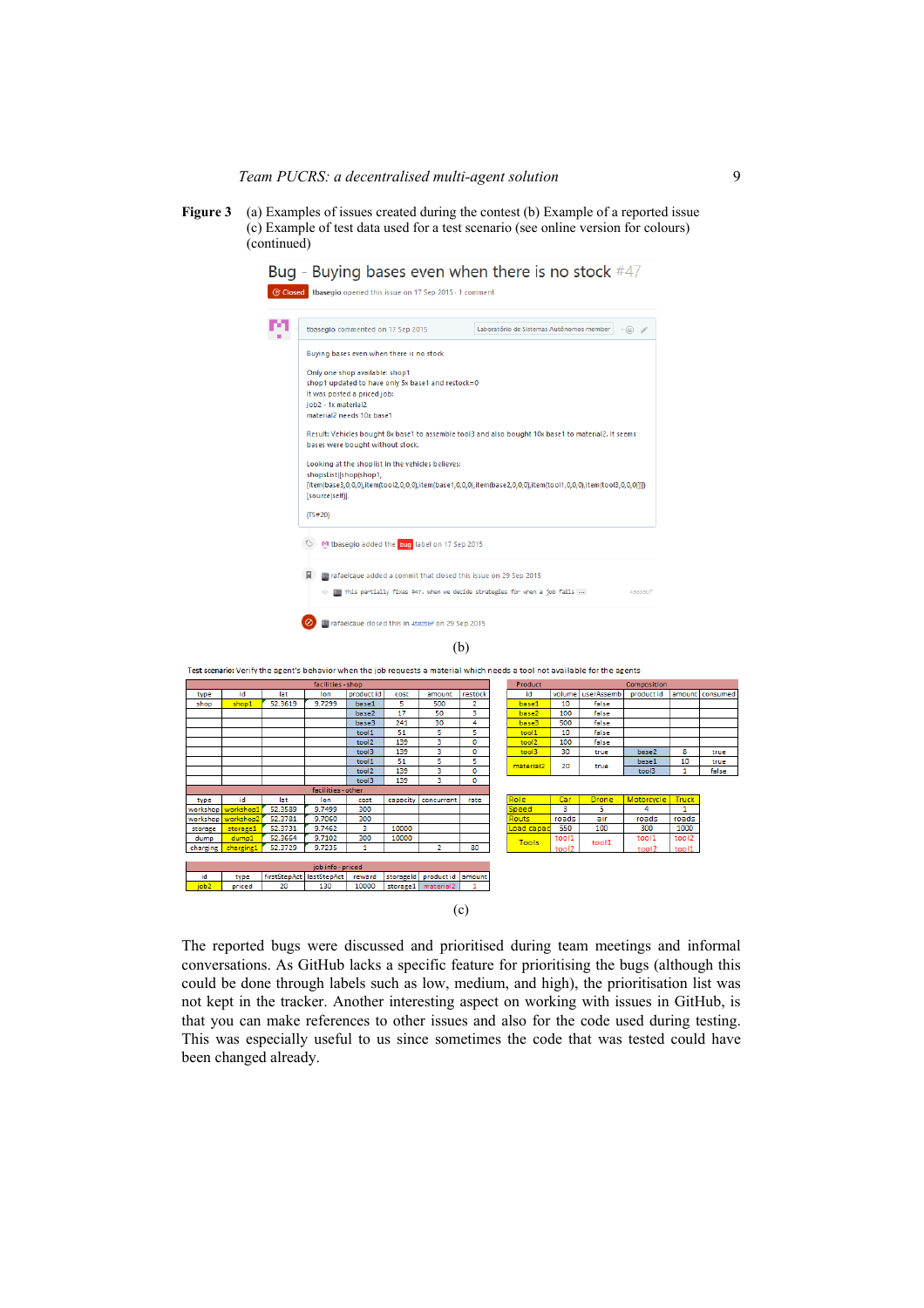GitHub's issue tracking system allowed us to record important aspects about the bugs, such as who reported the bug, the time it was created, a description about the error (including how to reproduce it), who worked on it, and its current status. Figure 3(b) shows an example of a bug reported in our project.

The testing phase occurred dynamically and, most of the time, without documentation about the tests that were performed. However, in some situations the tests were documented through the description of test scenarios and input test data. The following are examples of test scenarios documented during these tests:

- verify the behaviour of the agents when there is a priced job where the reward is less than the total amount needed to deliver the job
- verify the behaviour of the agents when there is an auction job with a short time (impossible) to complete it
- verify the behaviour of the agents when a job requests a material which needs a tool that is not available to the agents
- verify the behaviour of the agents when there is a job for which agents need to buy bases (items that are not assembled) at different shops to assemble a specific item.

Figure 3(c) shows an example of input test data used for one of the test scenarios.

It is important to note that most of our tests occurred against the basic scripted team made available by the organisers of the contest, whilst later tests were performed against old versions of our own code. It is also important to comment that small bugs found when programmers were testing their own code were not reported in the system.

#### **3 Software architecture**

This section begins with a brief description of JaCaMo and how we used each of its technologies. Then, we describe several segments of our architecture that are later explored in our strategies: each agent's environment artefact, a centralised team artefact, our map helper, two contract net protocol (CNP) artefacts, and four Jason internal actions.

JaCaMo (Boissier et al., 2011) is a MAS development platform that explores and exploits the use of three MAS programming dimensions: agent, environment, and organisation. Figure 4 shows how each of these programming dimensions interact with each other. In the top-most level, the organisation dimension is composed of a scheme, a set of missions, and a set of roles. These roles are adopted by the agents that inhabit the agent dimension. In the bottom-most dimension, the environment houses artefacts that relate information about the environment, grouped into workspaces that agents can access. These workspaces can be distributed across multiple network nodes, effectively distributing the MAS.

Jason (Bordini et al., 2007) handles the agent dimension. It is an extension of the AgentSpeak(L) (Rao, 1996) language, based on the BDI agent architecture. Agents in Jason react to events in the system by executing actions on the environment, according to the plans available in each agent's plan library. One of the extensions in Jason is the addition of Prolog-like rules to the belief base of agents. These rules were fundamental in expressing some of the intricacies of this year's MAPC scenario.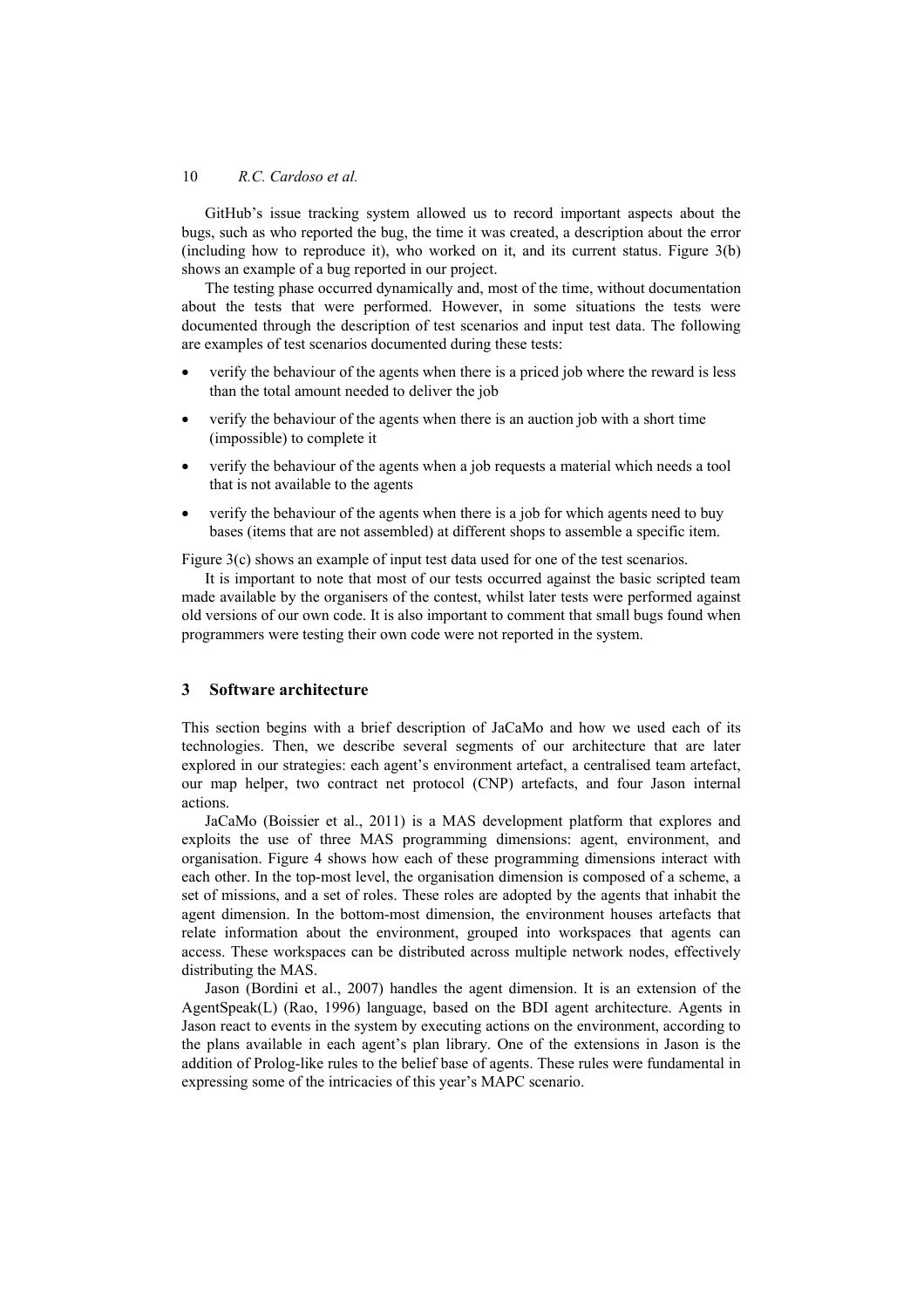CArtAgO (Ricci et al., 2009) is based on the agents and artefacts (A&A) model (Omicini et al., 2008), and manages the environment dimension. Artefacts are usually used to represent the environment, but in our case we also use them as an interface between the agents and the server's environment. Artefacts have observable properties – beliefs that are added to the agent's belief base; and provide operations – actions that can be executed by the agents.





Moise (Hübner et al., 2007) operates the organisation dimension, regulating the specification of organisations in the MAS. Moise adds first-class elements to the MAS such as roles, groups, organisational goals, missions, and norms. Agents can adopt roles in the organisation, forming groups and subgroups. Missions are defined to achieve the organisation's goals. The behaviour of the agents that adopt roles to accomplish these missions is guided by norms. Our solution did not use any elements from the organisation dimension, this is something that we plan on exploring in our future MAPCs' solutions.

# *Project files*

We used the JaCaMo Eclipse plugin to develop our solution. Our project is available at <https://github.com/smart-pucrs/mapc2016-pucrs> (pruned code, final repository) or <https://github.com/lsa-pucrs/mas-pc-pucrs-2016> (development code, repository with our progress), and contains the following main folders:

- *conf:* server's configuration for simulations.
- *doc:* documentation from the MAPC 2016, does not include any documentation to our code.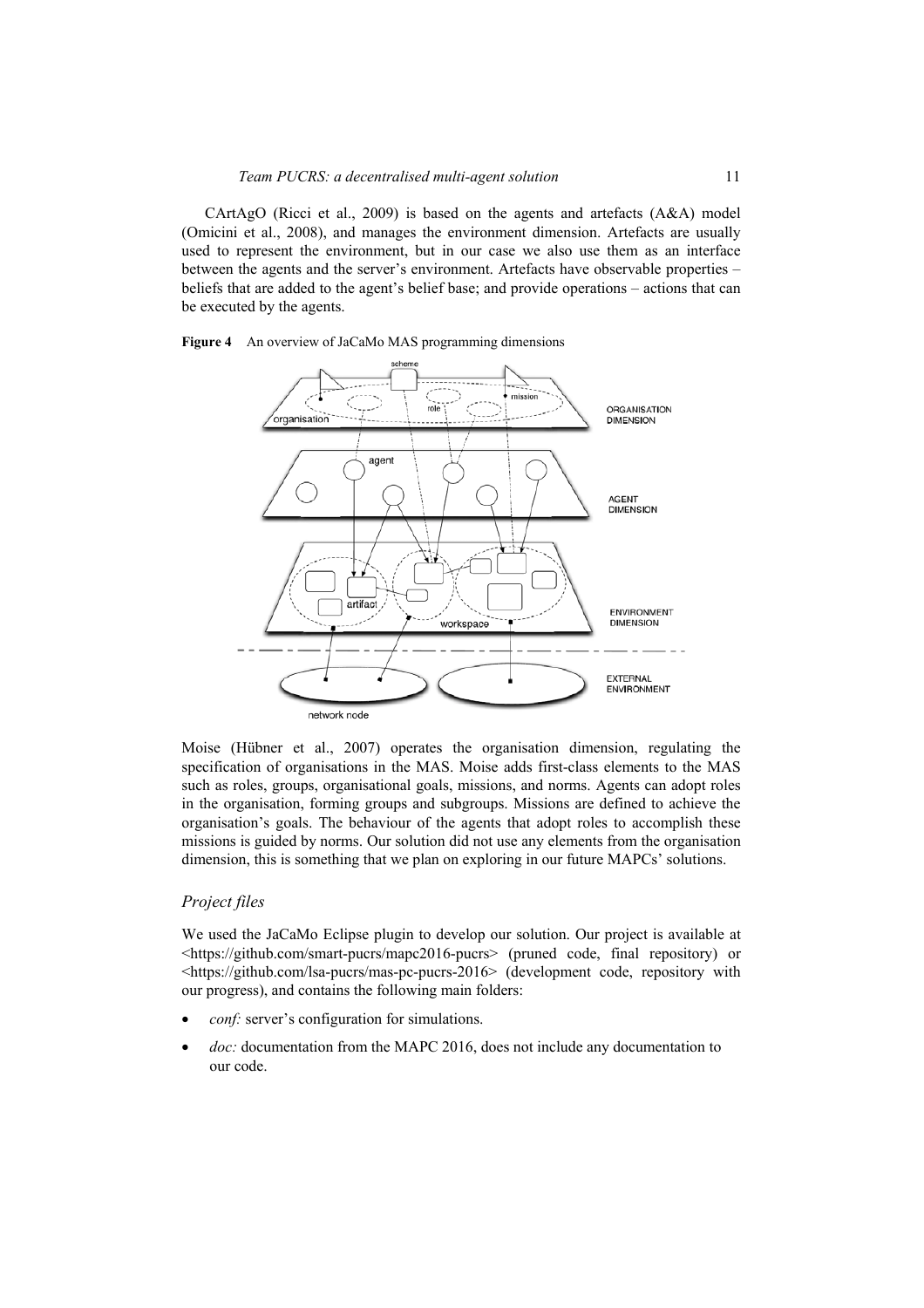- *lib*: assortment of libraries required to run the server and JaCaMo.
- *osm:* OpenStreetMap files containing map data of cities that can be used in simulations.
- src: architecture's and agents' source code, divided into four subfolders:
	- a *actions:* internal actions described in Section 3.5
	- b *agt:* strategies (see Section 4) employed by Jason agents
	- c *cnp:* CArtAgO artefacts that implement CNP (Section 3.4)
	- d *env:* environment architecture programmed in Java and described in Sections 3.1, 3.2, and 3.3.
- *test:* this folder has two executables: ScenarioConnectToServer.java and ScenarioRunServer.java. The former is used to connect our agents to a server that is already running (e.g., connecting to the contest's server), while the latter first runs the server locally, and then connect our agents and starts the simulation (used for experiments and tests). The JaCaMo project configuration file, scenario.jcm is also located in this folder.

#### *3.1 Agent environment artefact*

To act and receive perceptions in the server's environment we use a CArtAgO artefact called EISArtifact. This artefact is responsible for three tasks: register agents, receive (filter) perceptions into observable properties, and send executable actions. When a round starts, all of our agents use this artefact to register with the server by associating them to an entity in the *EnvironmentInterface* of the *MassimServer*. Registering agents is an essential task in the simulation, agents that are not registered in the *MassimServer* are not represented in the environment and can not act in it.

Initially, we were using only one environment artefact for all agents to perceive and act in the server's environment. However, as we progressed to a more decentralised solution, we realised that it made more sense, from a MAS perspective, to have one artefact for each agent. This minimised the bottleneck of sending actions to the server, since each agent would use its own artefact instead of all trying to use the same one. This did not remove the bottleneck entirely, because we were still limited by the number of cores in the computer running our solution. It could provide much better results if the agents were distributed in multiple computers, something that we plan to experiment with in future MAPCs.

At every step of a simulation's round we receive new perceptions, and to deal with them the artefacts can filter any useful perception into an observable property by adding/updat-ing/removing them in the artefact's observable properties. We decided to filter perceptions for two reasons:

- 1 Some perceptions do not change during the simulation, so there is no reason to keep updating them (each addition/update/removal generates an event in Jason).
- 2 There were some perceptions that had no use to our agents (e.g., auction jobs), and could be ignored so as to not overload their belief base.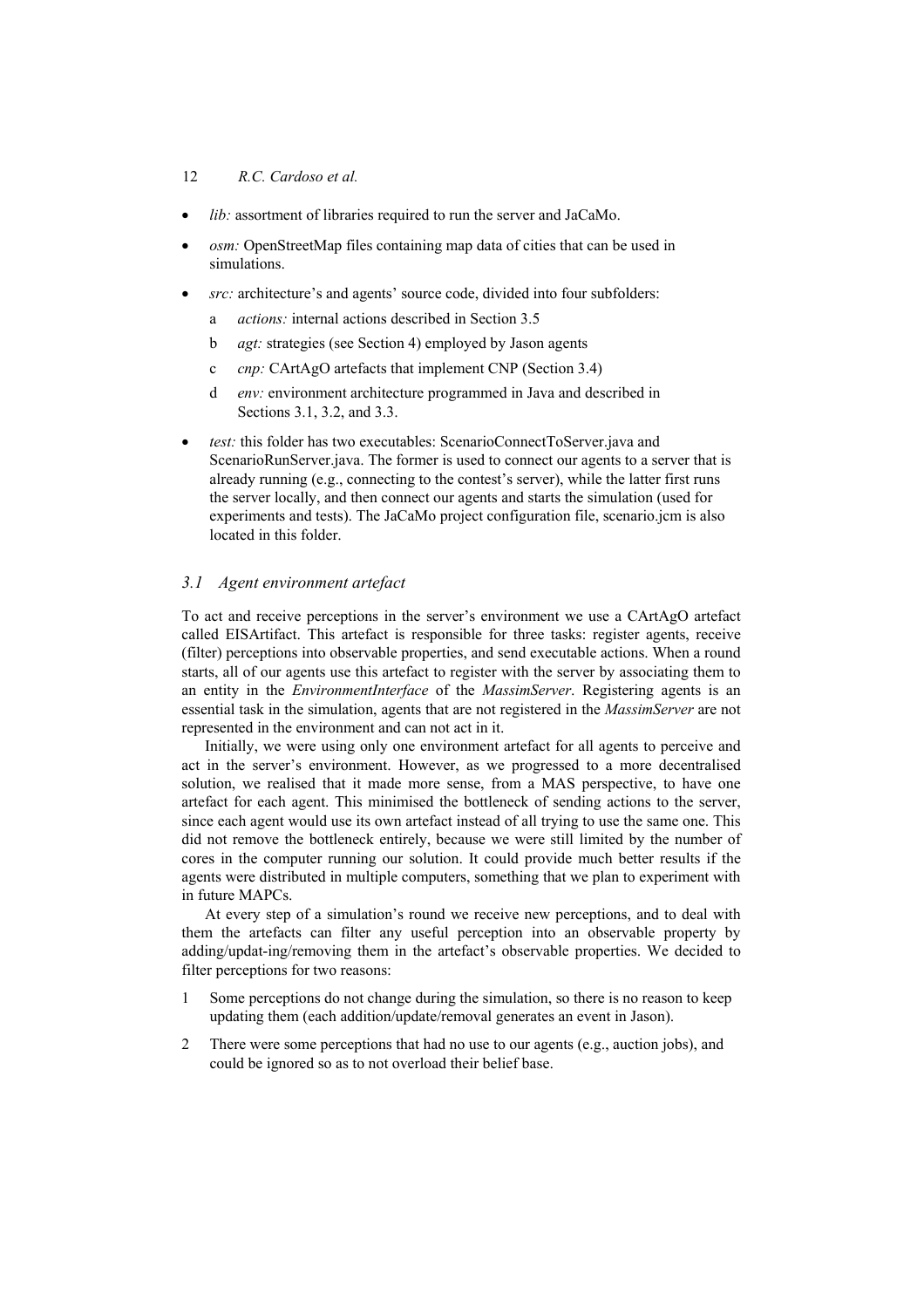We use two sets of filters: match and steps observable properties. *Match observable properties* are perceptions that the artefact receives only once, such as simStart, map, steps, product, role, and among others. *Steps observable properties* are those that the artefact receives at every step, such as chargingStation, shop, storage, dump, lat, lon, inFacility, step, and among others.

When our agents decide to act in the environment, they send to their artefact the desired action with the respective parameters (i.e., agent name, action name, and action parameters) that they want to perform in the server. In this scenario, actions can fail due to various reasons, such as wrong parameters, unknown agent (unregistered), uncertainty factor (actions fail with a 1% probability), and among others.

#### *Translator*

We developed a Translator that contains a set of methods for translating perceptions and actions that the agents receive/send from/to the MassimServer into structures that we use in our solution. In summary, at every step, this set of methods basically translates the data structure of the Massim API into Jason and CArtAgO data structure (e.g, terms, literals).

### *3.2 Team artefact*

One of the few centralised aspects in our solution is the Team Artefact. This artefact is responsible for storing and sharing agents available loads (their capacity to carry items, its value decreases for each item the agent is carrying) and the price of items found in shops. When an agent is located in a *shop* facility, it receives the prices and available quantity of all items within that shop (this information is not available otherwise). We store in the artefact the price of all items that are available to buy in this shop. It is important to emphasise that we store the price of an item only once, we do not update or add this value when another agent revisits that shop, as the items' prices do not change during the simulation.

After an agent adopts a role, we add in the artefact an observable property that corresponds to the load associated with it. We also update the load of an agent when this agent wins a contract to do (part of) a job (this is a projected load, the agent still has in his belief base its true load value), and after delivering a job (i.e., the agent has delivered all items that he had, therefore his available load consequently increases).

#### *3.3 Map helper using GraphHopper*

To obtain routes to locations in the city where agents act and interact, we developed a graph data structure called MapHelper. This graph data structure uses the GraphHopper API, an open source Java road routing engine that uses *OpenStreetMap*.

We use MapHelper to obtain routes to facilities and locations from the city map in order to avoid executing the environment action goto (which also returns a complete route between two locations), because we would have to waste at least one step to execute it, potentially wasting even more steps as this action can fail (e.g., *failed\_random* or *failed\_no\_route*). MapHelper provides two types of routes: air (drones) and road (motorcycles, cars, and trucks) routes. Routes contain a sequence of waypoints that go from an initial position to a destination.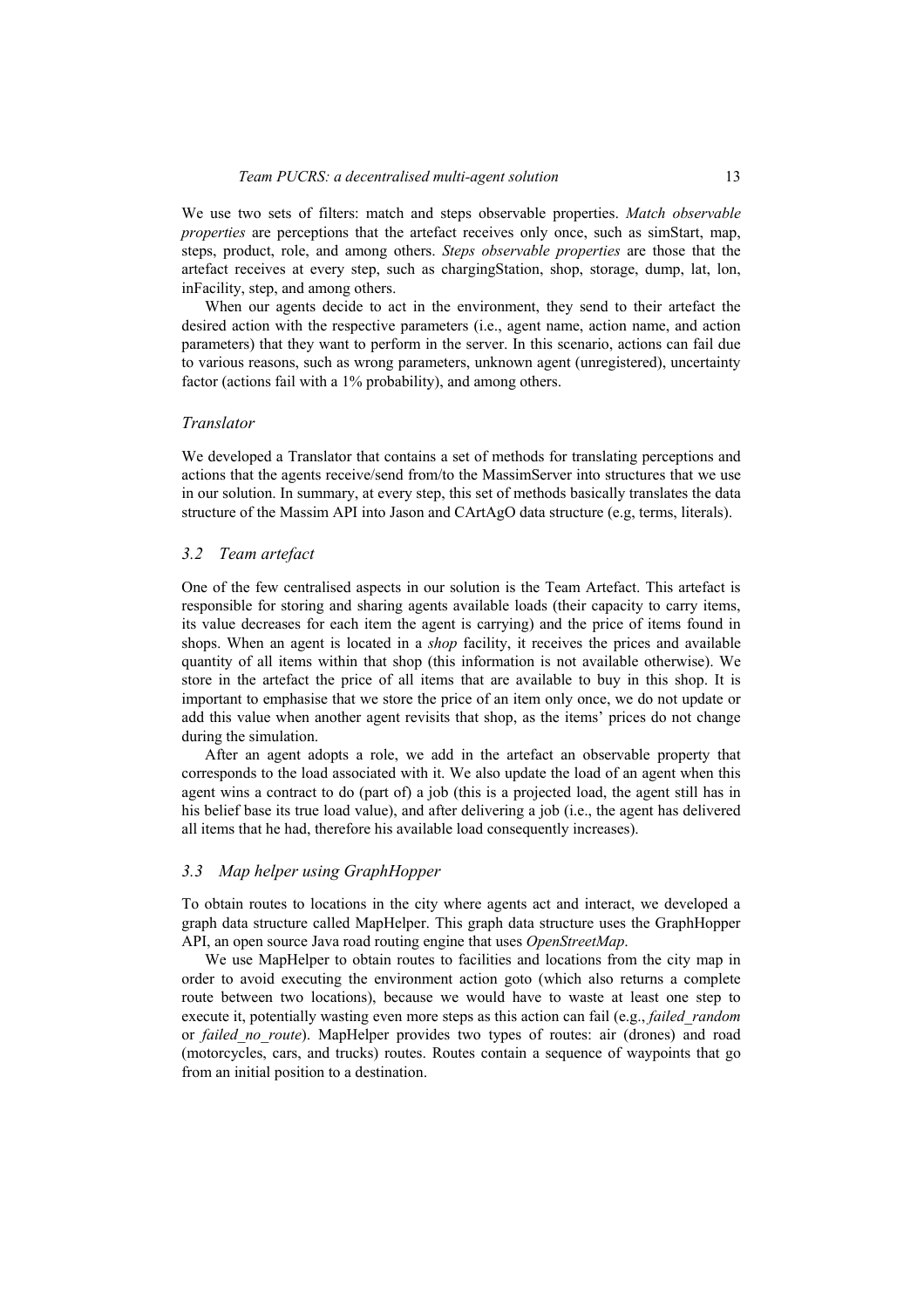These routes are used by our agents to calculate their effectiveness to do a job, that is, the use of MapHelper allows agents to estimate the number of steps that would take them to get to a location. These routes still have to be divided by the speed of each vehicle, which we do in the agent's code whenever we call MapHelper.

#### *3.4 CNP artefacts*

Our agents use CNP (Smith, 1980) to allocate tasks from jobs that are announced in the environment. CNP is a protocol for decentralised task allocation, it has an *initiator* who announces tasks and awards contracts, and *bidders* who bid for contracts and execute tasks. CArtAgO's source code includes an implementation of CNP, using two artefacts, a task board and a contract net board.

We extended their implementation with a few extra features such as: a bid class with additional parameters to improve the initiator's bid selection plan which awards contracts; and a CArtAgO internal operation – an operation that can only be executed by the artefact itself – that closes bidding for a contract once all agents have placed their bids. The latter only happens if the contract has not already been closed because the deadline was past. Our agents only place bids once (i.e., they do not update their bids), thus, if all agents have already placed their bid, there is no reason to wait for the deadline, which can save some important time considering that agents also have a deadline to send their actions to the server in each step of the simulation.

One instance of the task board artefact is created by the initiator at the start of the system. All agents focus – while an agent is focusing on an artefact, it is able to see its observable properties and execute its operations – on the artefact as soon as it is available. The artefact has a single operation, announce, that allows an initiator to announce new tasks by creating a new observable property task, containing information relevant to that particular task. Figure 5 contains a sequence diagram with an overview of how our agents use the CNP artefacts.



**Figure 5** Sequence diagram of how our agents use CNP

*Source:* Image adapted from Freitas et al. (2016)

For each new task, an appropriate instance of the contract net board is created, which can then be used to manage its contract. Similarly to the task board, agents will focus on new instances of a contract net board as soon as they are created. A contract net board artefact has a bid operation, which agents can execute to place bids on a contract, and a getBids operation, used by an initiator to collect the bids placed for a contract. Two internal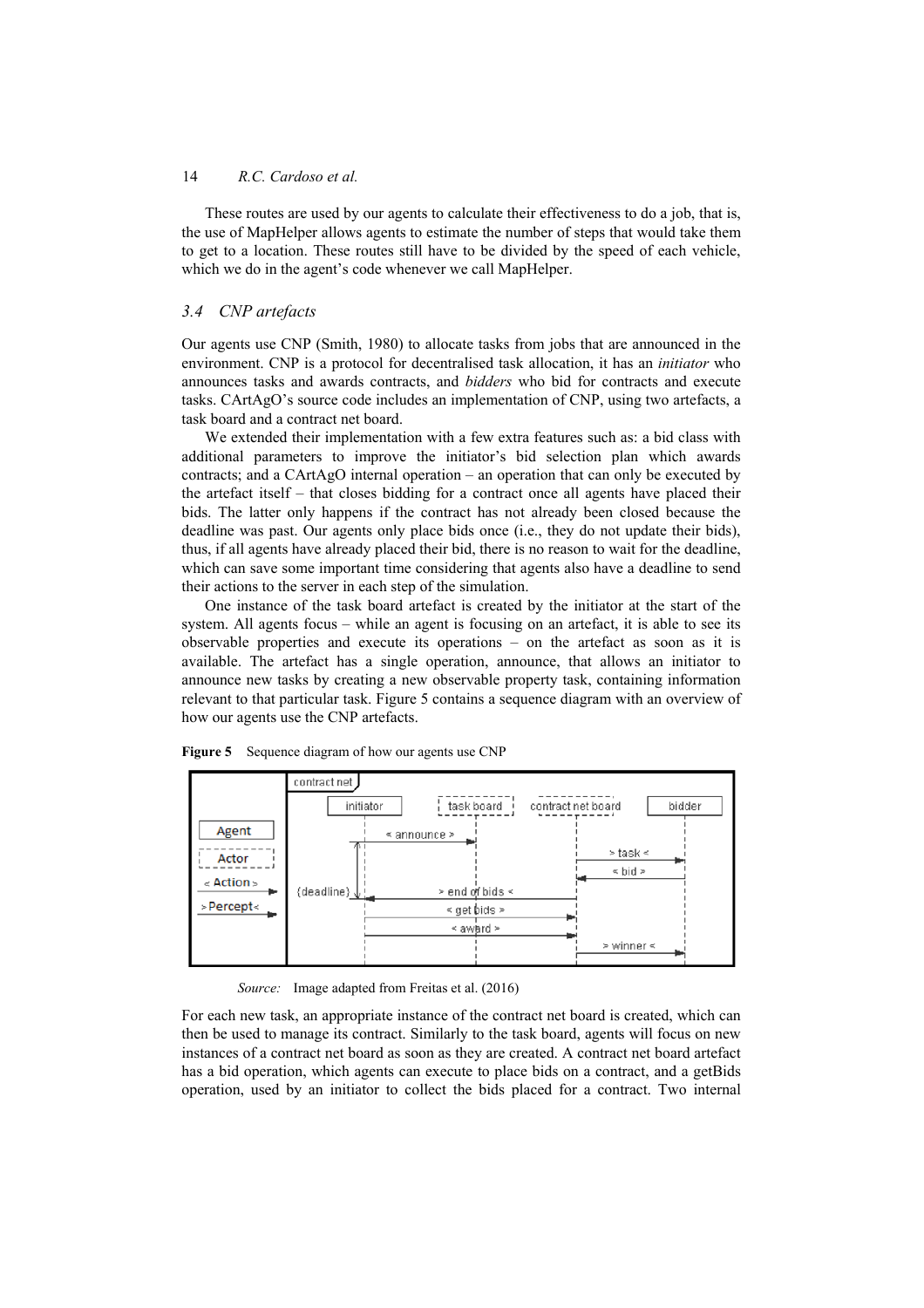operations can close and terminate the bidding process over a contract, checkDeadline when the deadline is past, and checkAllBids when all agents have placed their bids.

#### *3.5 Internal actions*

An action usually performs changes in the environment. That is not the case with Jason internal actions. Internal actions in Jason are executed within the agent, and they can return results that can be used to aid in the agent's reasoning. Jason provides some default internal actions (such as .send and .broadcast for message passing), as well as allowing the developer to create its own internal actions in Java, such as the ones we describe below.

#### *3.5.1 Closest*

The closest internal action can be used by the agent to identify the nearest facility, either from the agent position, from the position of another facility, or from specific latitude and longitude coordinates. It is used, for example, to identify the nearest shop, dump, or charge station. This internal action calculates the route to each facility (from a list of facilities received as parameter), identifying the nearest from an initial position (also received as a parameter). It returns the closest facility found.

#### *3.5.2 Get location*

The getLocation internal action is used to get the location's latitude and longitude coordinates of a specific facility. It returns that facility's latitude and longitude coordinates.

# *3.5.3 Route*

The route internal action returns the route length from an initial position to a specific facility. The route length is calculated from an initial position, which could be: the current agent position; another facility; a set of latitude and longitude coordinates.

### *3.5.4 Paths to facilities*

The pathsToFacilities internal action is used by the agent to calculate the number of steps required from the agent current position to each facility available in a facility list received as a parameter. The number of steps is based in the route length and the agent's speed.

## **4 Strategies**

We start this section by explaining the code in vehicle.asl, which contains the code that is loaded by all agents when our solution is executed. Then, we present in-depth discussions on each of our strategies, providing a more detailed description of the following: shop exploration, job evaluation, task allocation, and battery recharge.

In the beginning of vehicle.asl, several other asl files are included – Jason includes are similar to imports in Java, they add all beliefs, goals, and plans from the file being included. new-round.asl and end-round.asl contain plans that are used, respectively, in the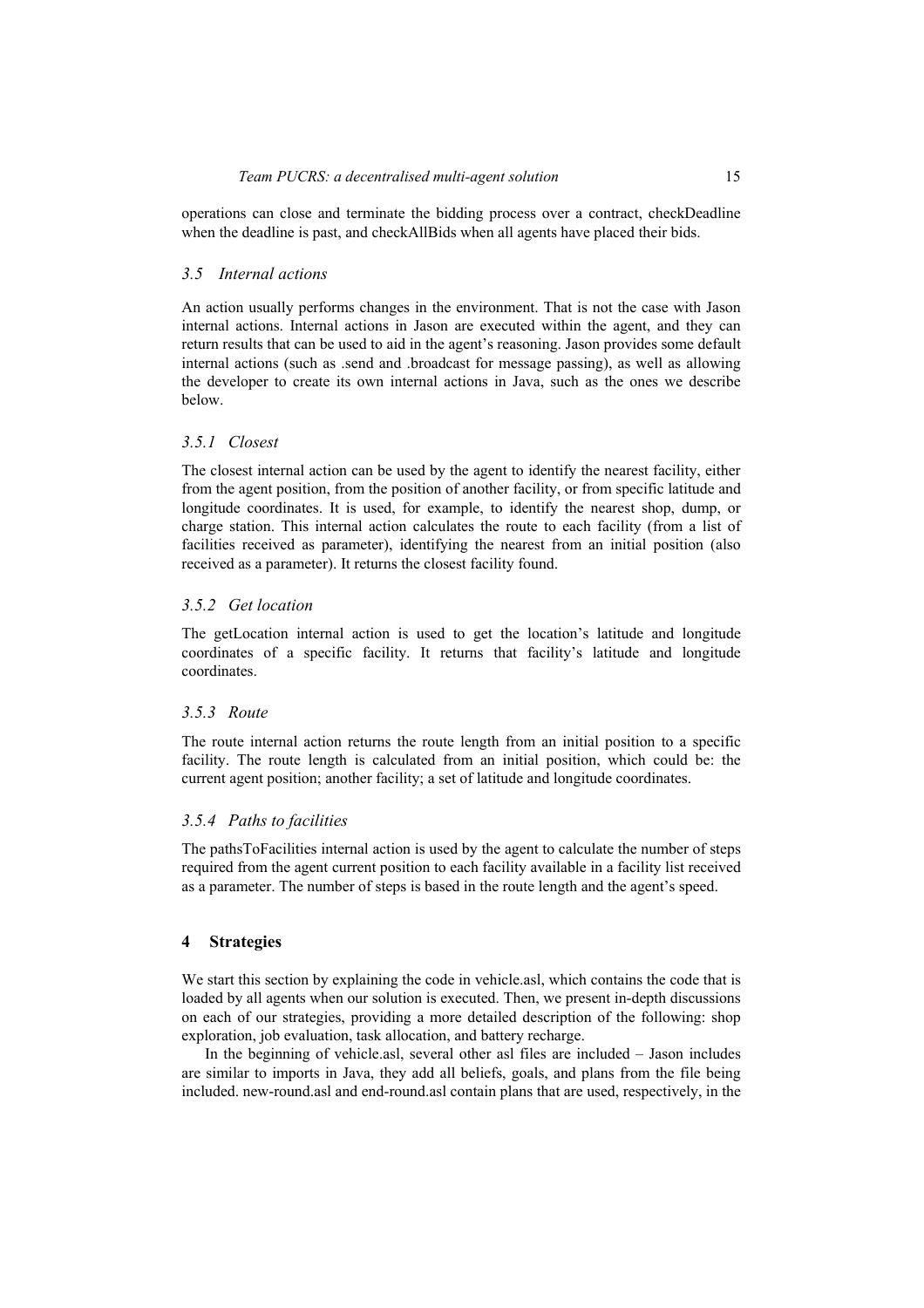start and end of a round. We separated common code (to be used by all agents) into several different files: common-plans.asl, common-rules.asl, common-actions, and common-strategies.asl. We did this so that agents could also include specific asl files related to the vehicle role that they received from the environment, but we never got around to developing strategies for specific types of vehicles, something we plan to do in future MAPCs.

All agents are also bidders, so they also include bidder.asl, along with the default common-cartago.asl for interfacing with CArtAgO artefacts. We chose to have only initiator (for reasons that we discuss in Section 4.5), thus, only *vehicle15* includes initiator.asl. The rest of the code is straightforward, agents register with the server's environment and update some information about themselves in the team artefact. All agents then wait for the first step of the simulation, when our first strategy begins: shop exploration.

#### *4.1 Shop exploration*

We now present a strategy for exploring *shop* facilities at the beginning of a round. This strategy prioritises sending agents to the shop that is nearest to them in order to obtain the prices of available items. The exploration is coordinated with a token ring communication, in which every agent estimates their distance to all shops in the map. Then, they form a proposal containing all of these estimated distances to each shop. Figure 6 illustrates how the shop exploration strategy works.





Only one agent is sent to each shop, in order to minimise any unnecessary battery recharge costs. To decide which agent is sent to explore each shop, we implemented a token ring communication that can occur in several iterations. Each iteration, an agent sends its proposal to explore all available shops (i.e., shops that have not yet been assigned to be explored by another agent) to the next agent in the ring.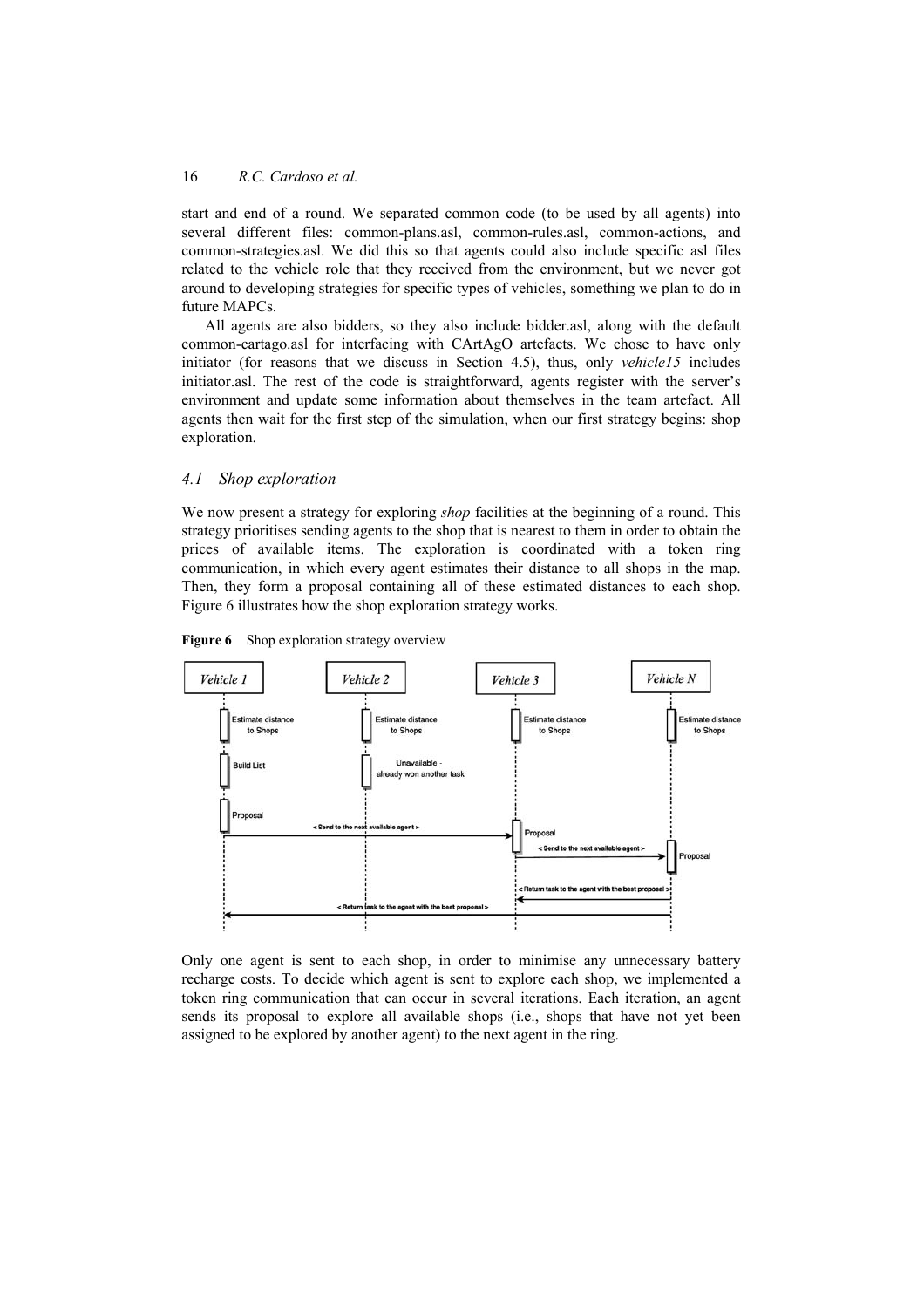An iteration ends once the last agent has formed its proposal, which he then compares to all previous proposals before allocating the exploration of shops to the best proposals. If all shops have been allocated, then the allocation ends and each agent that committed to explore a shop starts to do so. If any shops remain not allocated, then another iteration begins containing only these shops.

# *4.2 Battery recharge*

Vehicles consume battery when moving in the city; in order to continue moving, they can recharge in any of the charging station available in the map. If their battery becomes empty, they can call the *breakdown service*, which fully recharges its battery after 25 steps. An agent must send the call breakdown service action to the server for each of the 25 steps in order for it to work. As calling this service takes time, and also costs money, we want to minimise these situations.

We implemented a strategy, described in Algorithm 1, which always try to foresee the need to recharge its battery. Whenever a vehicle has a task to go to some facility, it first checks if its current battery level is enough to go to this facility, and then to the nearest charging station to that facility. Note that it is not enough to just check if the vehicle is able to reach the facility, because then nothing prevents it from not having enough battery to go to other facilities or charging stations.

| Algorithm 1 Plan for going to a facility.                                                                          |  |  |  |  |
|--------------------------------------------------------------------------------------------------------------------|--|--|--|--|
| 1:<br><b>procedure</b> goto(Facility)                                                                              |  |  |  |  |
| <b>if</b> enough battery to go to facility <b>and</b> from there to the nearest charging station <b>then</b><br>2: |  |  |  |  |
| 3:<br>goto(facility)                                                                                               |  |  |  |  |
| 4:<br>else                                                                                                         |  |  |  |  |
| 5:<br>$closestChargingStation \leftarrow closestFromFacility$                                                      |  |  |  |  |
| 6:<br>if empty(closestChargingStation) then                                                                        |  |  |  |  |
| 7:<br>$closestChargingStation \leftarrow closestToMyPosition$                                                      |  |  |  |  |
| 8:<br>end if                                                                                                       |  |  |  |  |
| 9:<br><b>if</b> enough battery to go to closestChargingStation and then to facility then                           |  |  |  |  |
| 10:<br>goto(closestChargingStation)                                                                                |  |  |  |  |
| 11:<br>goto(facility)                                                                                              |  |  |  |  |
| 12:<br>else                                                                                                        |  |  |  |  |
| 13:<br>goto(facility)                                                                                              |  |  |  |  |
| 14:<br>end if                                                                                                      |  |  |  |  |
| end if<br>15:                                                                                                      |  |  |  |  |
| end procedure<br>16:                                                                                               |  |  |  |  |

If the agent reaches the conclusion that it does not have enough battery, it tries to find a route to this facility that includes a charging station on the way for which he does have enough battery to get to. In order to choose the best charging station, that is, one that does not incur a great increase in the route length to the facility, we consider only the ones that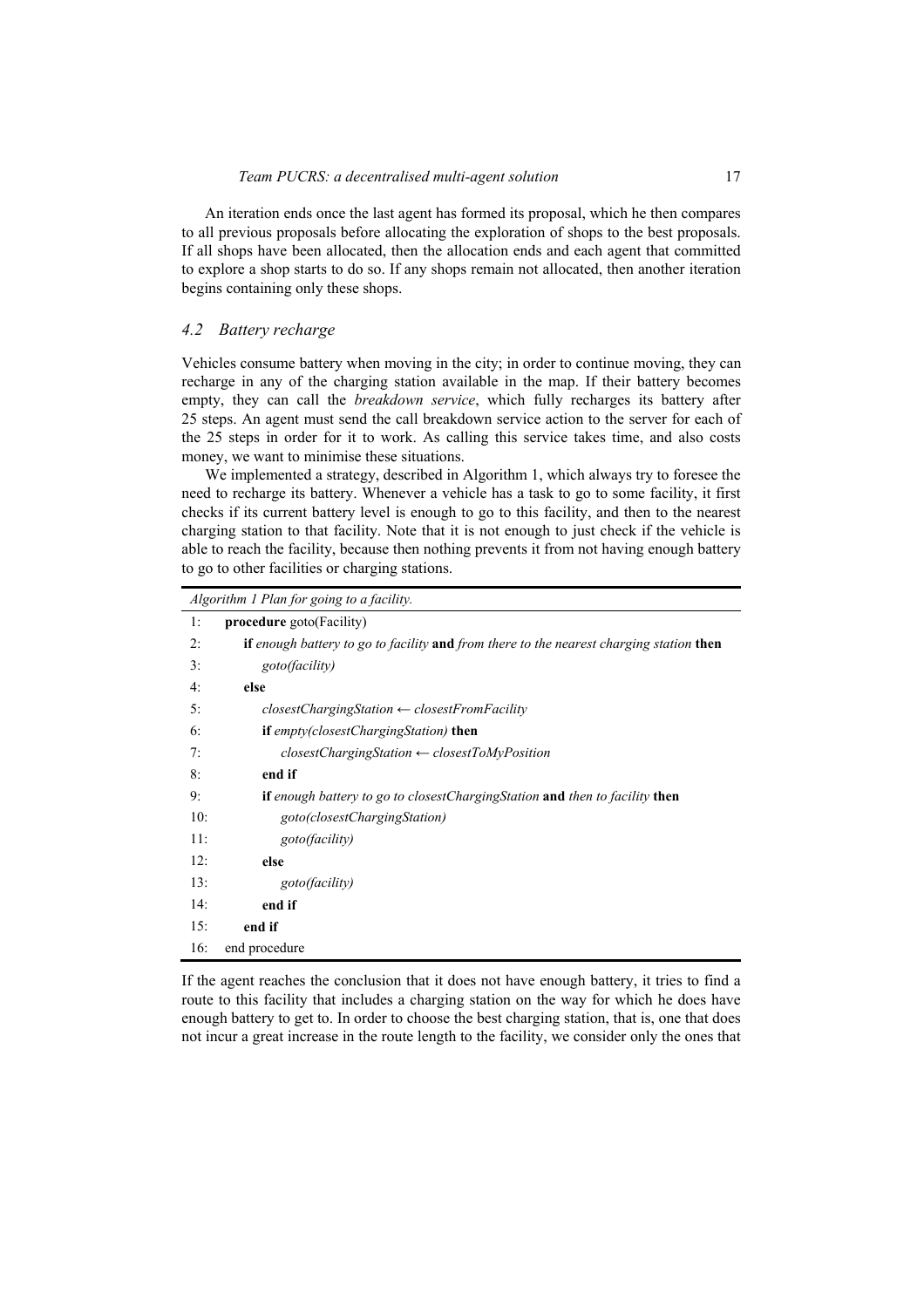are between the vehicle current position and the facility position. If there is no such charging station, we simply choose the closest charging station from the agent's current position. Now, again, the vehicle needs to check if it has enough battery to go the chosen charging station and then to the desired facility; if it has, then it simply follows this route.

However, there are cases where all of these options are not possible, and it is thus impossible for the agent to go to the facility without stopping on the way because its battery was emptied, even if it does recharge in between. In such cases, the vehicle tries to go to the desired facility anyway, calling the *breakdown service* when necessary. The complete code for our battery recharge strategy can be found in common-strategies.asl (lines 43–123).

## *4.3 Simultaneous jobs*

Besides the constraints we impose when deciding if our team is going to undertake a job, described in Section 4.4, we also limit the number of simultaneous jobs that our team can handle at the same time. We decided to use this strategy because, as the number of simultaneous jobs increases, and consequently the number of available agents decreases, these remaining agents tend to give worse job estimates. This occurs because faster vehicles, like drones and motorcycles, have a higher chance of giving better estimates than slower vehicles, like cars and, primarily, trucks. Therefore, when our team is already committed to a given number of jobs, the set of available agents is mainly consisted of these slower vehicles, and it becomes no longer cost-effective to accept new jobs.

We empirically tested different limits for the number of simultaneous jobs; the limit of three jobs at the same time gave the best results with the configuration used in the simulations of MAPC 2016. When this limit is reached, new incoming jobs are dropped without further analysis; we only start to consider taking new jobs when we complete one of the simultaneous jobs that were in progress.

#### *4.4 Job evaluation*

We consider job evaluation to be one of our major strategies that contributed to the good performance of our team in MAPC 2016. We identified two broader types of job evaluation: decide if a job could potentially reward more than it costs; and decide if a new job is more profitable than jobs that we were already pursuing. Because we have a limit of three simultaneous jobs (see Section 4.3), and because we believe that it is too costly to abandon a job, we focused on the first type of job evaluation. During the contest, we ignored *auction jobs* and concentrated only on *priced jobs*, simply because our code for auction jobs was not polished enough in time for the contest.

In Algorithm 2, we have a high-level version of a plan used by the initiator to evaluate new priced jobs. The complete code for priced job evaluation can be found in initiator.asl (lines 81–150). Our job evaluation consists of multiple conditional tests:

- 1 We only consider undertaking a new priced job if we are not in the *shop exploration* phase and if we are not in the *endgame* phase.
- 2 Our team commits to at most three simultaneous priced jobs. Should the team already be at maximum capacity, then the job is ignored. The job is also ignored if we do not have enough available agents for the total number of tasks in the job (i.e., number of different items that comes with the job's perception).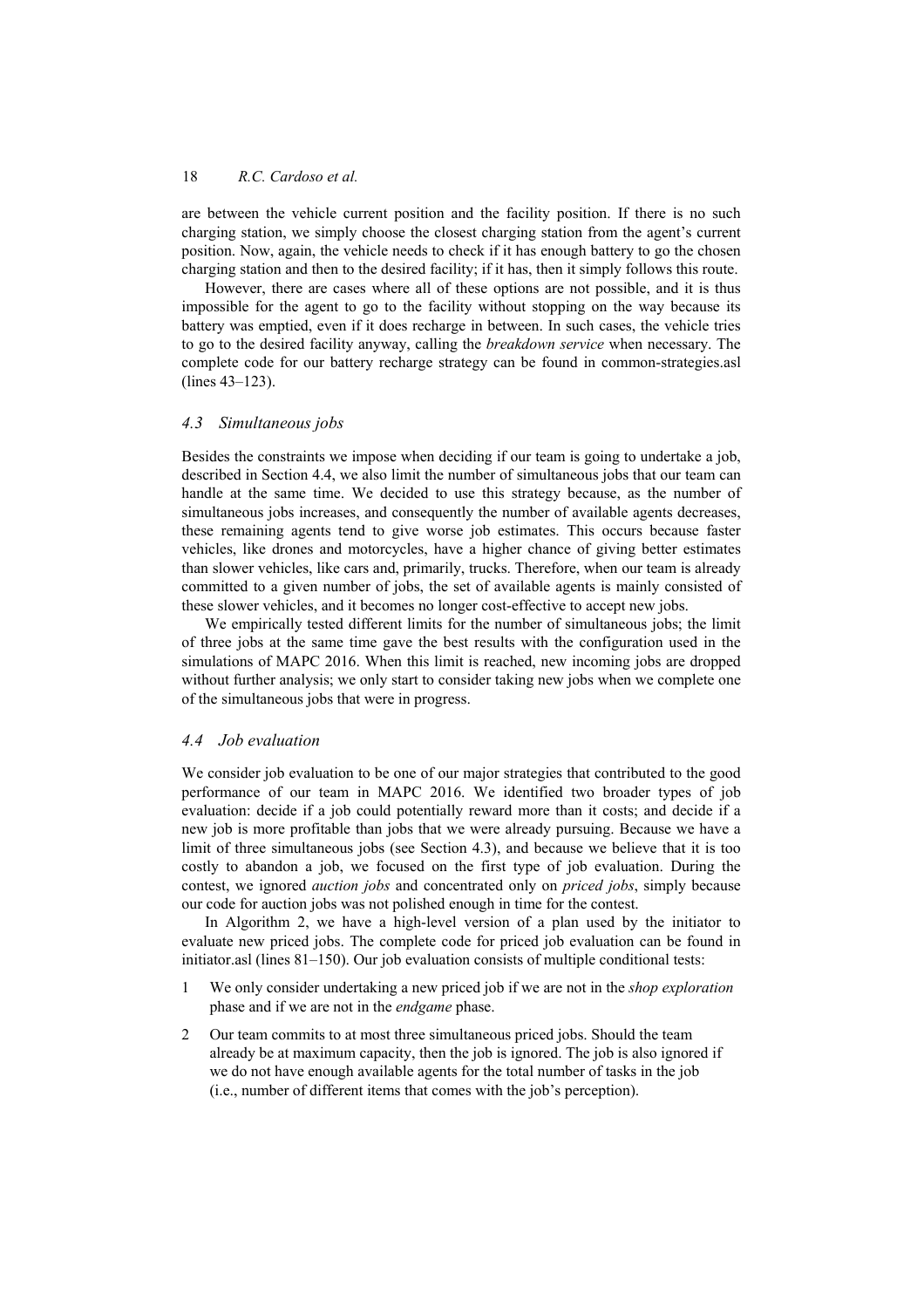- 3 Agents in our team do not use assemble actions, as we noticed that buying any assembled item required for a job was faster than trying to assemble them. Thus, we ignore any job that contains assembled items that are not available in a shop. From our tests and matches in the MAPC 2016, we noticed that this would never happen, every item (including assembled items) was available in at least one shop.
- 4 Next, we calculate an estimate of how many steps it would take to complete the job. We calculate this step estimate by using the distance from the centre of the map, using a car (best results in our experiments), to the closest shop and to the storage that the job has to be delivered. Then, we add these two values and multiply by the number of tasks in the job, which should be equal to the number of agents that will work on the job (we consider the worst case scenario). We add 35 steps to our estimate to improve our chances of not undertaking jobs that could expire before we are able to finish them, and check if the result is lower than the step that the job expires, (End) minus the current step of the simulation.
- 5 The last conditional test is to check if the job offers more money than it costs (i.e., it is a profitable job). In order to check that, we calculate the cost of buying all the items required for the job, plus an estimated battery fee. The battery fee estimation is calculated by multiplying the previously calculated shop step estimate and the storage step estimate by ten (the cost of battery for every one step of using the goto action), then multiplying both values for the number of tasks, and finally adding them together. If the sum of the cost estimate and the battery fee estimate are lower than the money reward offered by the job, then the job passes our evaluation.

|     | Algorithm 2 Plan for evaluating priced jobs                                        |  |  |  |  |
|-----|------------------------------------------------------------------------------------|--|--|--|--|
| 1:  | procedure pricedJob(JobId, StorageId, Begin, End, Reward, Items)                   |  |  |  |  |
| 2:  | if not exploring shops and not endgame then                                        |  |  |  |  |
| 3:  | <b>if</b> jobs committed $\leq$ 3 and number of tasks $\leq$ available agents then |  |  |  |  |
| 4:  | verifyAssembled(Items, Assembled)                                                  |  |  |  |  |
| 5:  | <b>if</b> (Assembled = 0) or required assembled items are buyable at a shop) then  |  |  |  |  |
| 6:  | calculate step estimate (T otal Estimated)                                         |  |  |  |  |
| 7:  | <b>if</b> TotalEstimated $+ 35 \leq$ End -CurrentStep then                         |  |  |  |  |
| 8:  | calculate price estimate(Cost, BatteryFee)                                         |  |  |  |  |
| 9:  | <b>if</b> $Cost + BatteryFee \leq Reward$ then                                     |  |  |  |  |
| 10: | separate tasks(Items, JobId, StorageId)                                            |  |  |  |  |
| 11: | end if                                                                             |  |  |  |  |
| 12: | end if                                                                             |  |  |  |  |
| 13: | end if                                                                             |  |  |  |  |
| 14: | end if                                                                             |  |  |  |  |
| 15: | end if                                                                             |  |  |  |  |
| 16: | end procedure                                                                      |  |  |  |  |

As the map centre information is not promptly available, we calculate an approximation at the start of each simulation. In order to approximate it, we get the average latitude and longitude of existing shop locations. Although this does not give the exact centre of the map, empirically it resulted in a good approximation.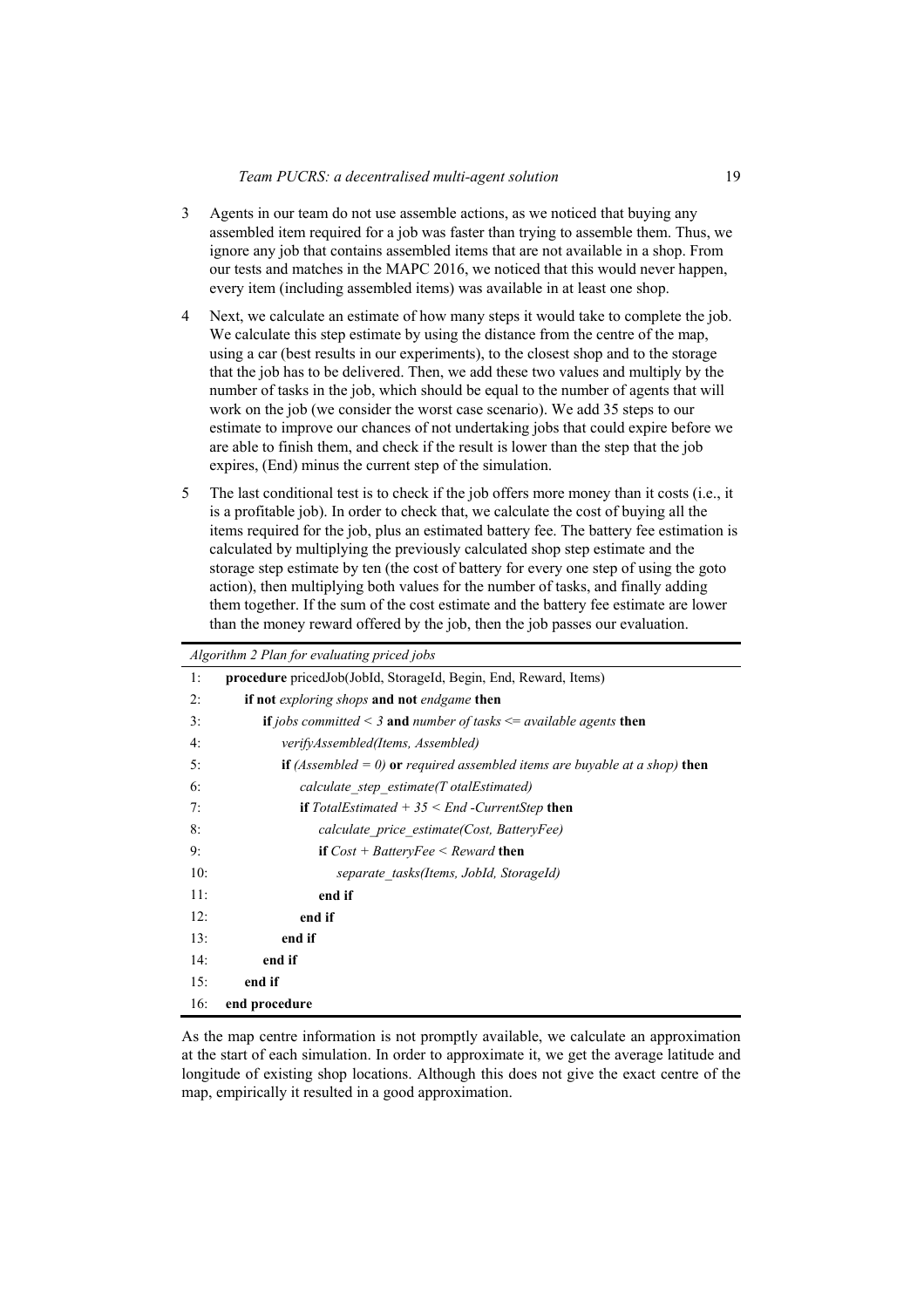These estimates are rough projections, used to discard conspicuous bad jobs. Real calculations are done during task allocation, should the priced job pass our job evaluation. That is, our bid evaluation does not guarantee that a job is doable. We may still choose to ignore the priced job during task allocation if the job is impossible with the current configuration of available agents at that particular moment in the simulation.

### *4.5 Task allocation*

We wanted to integrate agent techniques in our strategies in order to demonstrate the advantages of using MAS, especially in a decentralised setting. The *agents in the city* scenario has many opportunities to use such techniques. Task allocation is one of these opportunities, and has many uses in MAS. We choose to use CNP (Smith, 1980) as the task allocation mechanism. Agents use CNP artefacts, described in Section 3.4, to announce new tasks and post bids to contracts.

Our implementation of CNP used during the contest has an important characteristic that makes it different from classical CNPs, the initiator is always the same agent (vehicle15, a truck). Although all agents are able to receive the perception that a new priced job was created, we did not find any particular reason for alternating initiators. However, we have some experimental code that allows bidders to become initiators if they need any help to fulfil a contract, and plan on adding that feature when we include assemble actions, in future versions of our code.

## *4.5.1 Initiator*

If a priced job has been evaluated and deemed useful, the initiator decomposes the job into several tasks. The number of tasks is equal to the number of different items that the job requests. Then, the initiator announces these tasks concurrently (Jason allows concurrent execution of the agents' intentions), one contract for each task. The deadline (two seconds) starts counting from this point forward, and the initiator waits for it to close (either by deadline or by all agents placing their bids) before collecting the bids to all existing contracts.

The next step is to select the winner bid and award an agent with the contract. Whenever bidding is closed for a contract, the initiator increases a counter by 1 (starting from 0), and will only start to process the bids once the counter reaches the same number of announced contracts. For each contract, the initiator selects the lowest bid value and add that agent to a winner's list. If an agent is already on the winner's list, its bid will only be eligible to be selected for subsequent contracts if items from these contracts can be bought at the same shop of the first contract that it won.

Finally, when the winning bids of all contracts have been selected, the initiator sends a message to all agents in the winner's list, prompting their task execution plan (see Section 4.6). The number of jobs in progress is incremented, and the initiator goes back to its previous task. After the initiator has received confirmation that a contract has been fulfilled from all agents that were undertaking a priced job, it decrements the number of jobs in progress.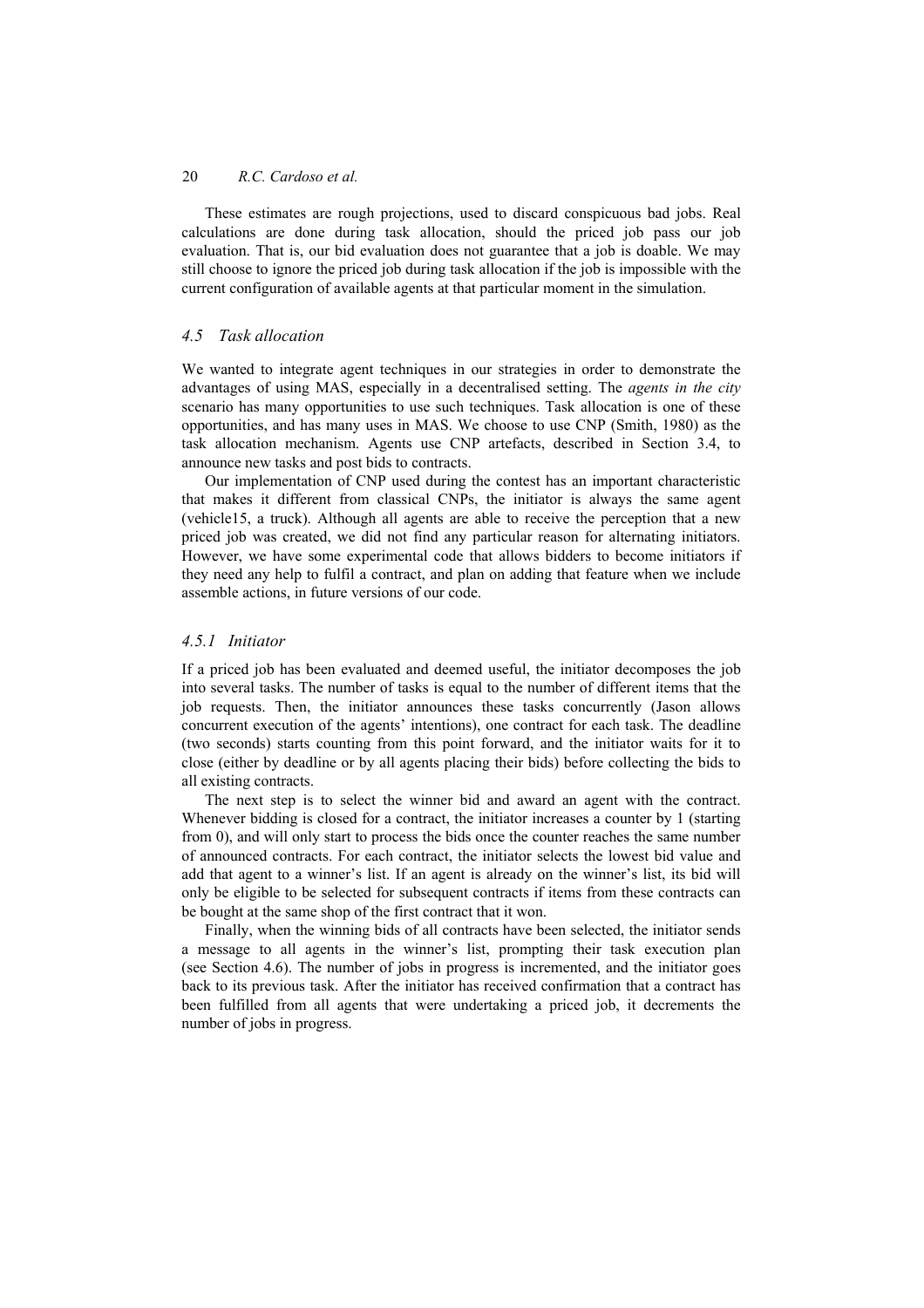# *4.5.2 Bidder*

As soon as a bidder agent perceives that new tasks have been announced, it starts preparing its bid for that task. Agents that are already undertaking another task, or are busy dumping items from failed job attempts, send a bid value of –1, which represents that it is ineligible for achieving the task (the initiator ignores all  $-1$  bids). If the agent does not have enough load left to carry all of the task's items, it will also send a bid value of –1. Otherwise, if the agent is available, it calculates its bid. The value of the bid is calculated by the sum of the number of steps required to arrive at the closest shop that contains the items of the task and the number of steps from that shop to the storage that the task needs to be delivered.





*Source:* Image adapted from Freitas et al. (2016)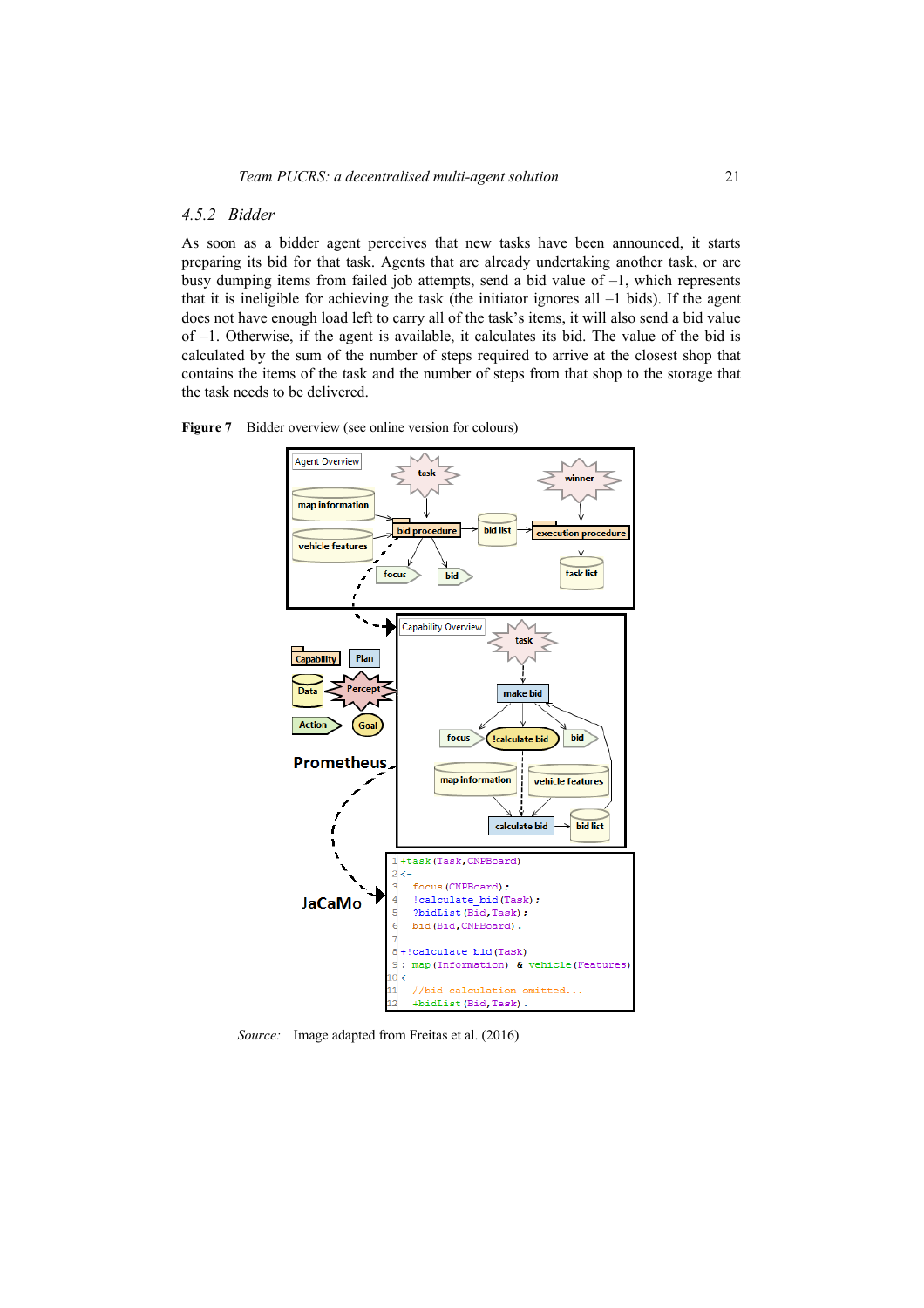Bidders that won a contract receive a message with the *winner* perception from the initiator. For all contracts that a bidder receives, it creates a *buyList* belief with the items, and their quantity, that it has to buy for that contract. Then, agents proceed to try and fulfil their contracts (see task execution in the next section). In Figure 7, we show the agent overview diagram for bidder agents, the capability overview diagram for bid procedure, and a corresponding (shortened) JaCaMo code.

#### *4.6 Task execution*

When an agent is awarded with a contract, it activates the plan go work, shown in Listing 1, from its plan library. We simplified some of the code to improve readability, the complete code can be located in common-strategies.asl (lines 15–41). We collect some beliefs from the agent's belief base in the context of the plan (line 2). Then, the body of the plan begins with a subgoal to go to (see Algorithm 1 for more details) the shop specified in the contract.

Listing 1 Plan for working a contract (see online version for colours)

|     | $1 + g$ o work(JobId,StorageId)                     |
|-----|-----------------------------------------------------|
| 2   | : buyList(,ShopId) & .my_name(Me) & role(,LoadCap,) |
| 3   | $\lt$                                               |
| 4   | !goto(ShopId);                                      |
| 5   | for (buyList(Item2, $Q$ ty2,ShopId)) {              |
| 6   | while (buyList(Item, Qty, ShopId)) {                |
| 7   | !buy(Item,Qty);                                     |
| 8   | !skip;                                              |
| 9   | }}                                                  |
| 10  | !goto(StorageId);                                   |
| 11  | !deliver_job(JobId);                                |
| 12  | while (failed random)                               |
| 13  | !deliver_job(JobId);                                |
| 14  | if (failed job status   useless)                    |
| 15  | !go dump;                                           |
| 16  | .send(initiator,tell,done(JobId));                  |
| 17  | updateLoad(Me,LoadCap);                             |
| 18  | !free;                                              |
| 19. |                                                     |

An agent might have multiple contracts for items that can be bought in the same shop, thus, once it arrives in a shop, the agent will buy all items (from all of its contracts) that can be bought in that specific shop. The while loop is used to guarantee that the agent will keep trying to buy the item, should the buy action fail. The buy action can fail in one of two ways: the agent is trying to buy more items than the shop has available (shops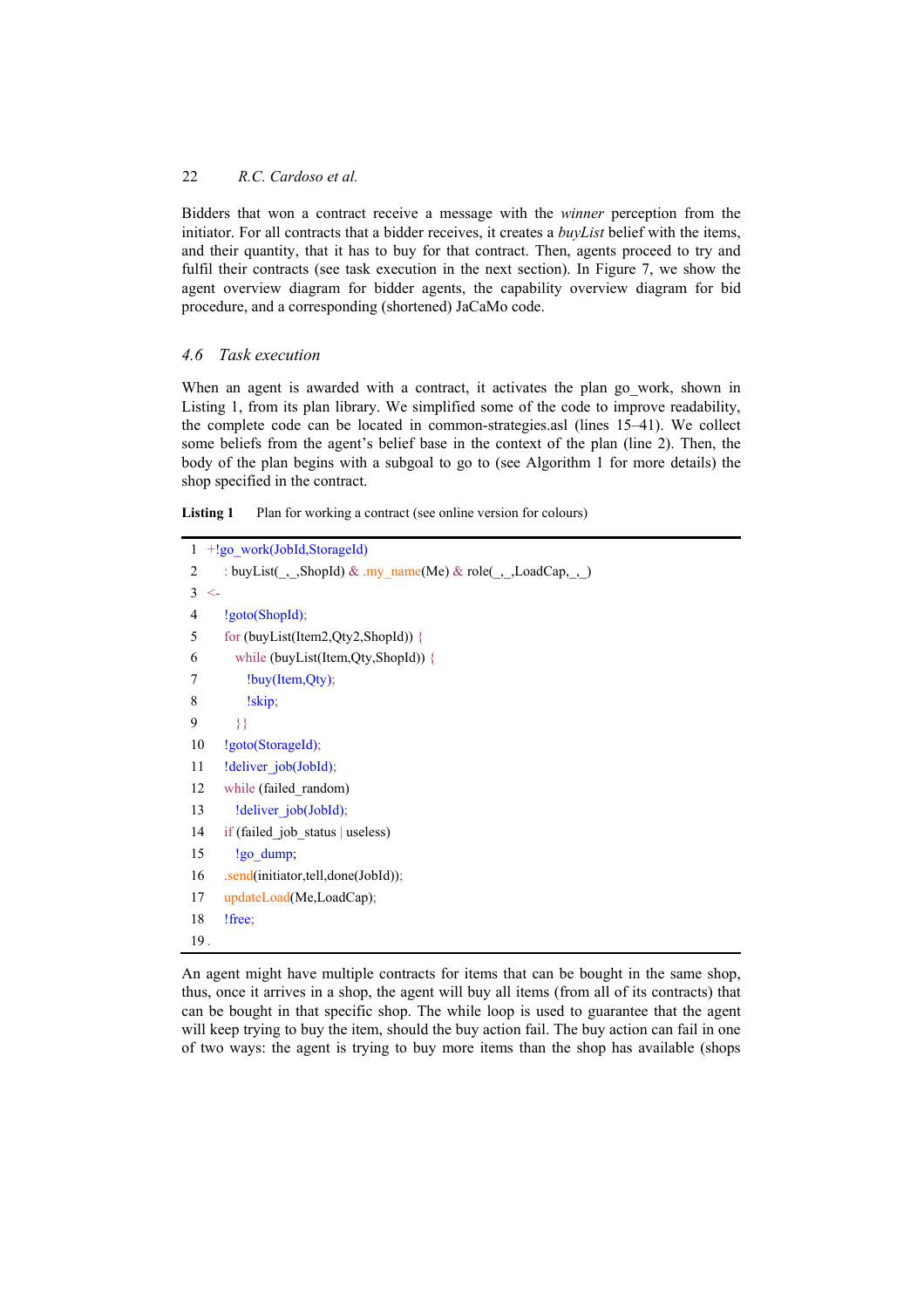restock each step, so it makes sense to keep trying to buy); or because of the 1% chance of random failure that all actions have.

After all items required for the contract have been bought, the agent proceeds to the storage specified in the contract. Similarly to the buy action, if the deliver job action randomly fails, the agent will keep trying to deliver the job. The deliver job action can also fail if: the job has already been completed; or if the agent does not have the correct items for that job. Should the action fail for any of these two reasons, and it is still carrying any items, then the agent will go to a dump (see Section 4.7) facility to dispose of them.

Finally, the agent updates its load in the team artefact (Section 3.2), and makes itself available again by adopting the subgoal free. There are several plans for this subgoal, but, in summary, agents will keep sending skip actions to the server for as long as they have the free subgoal.

#### *4.7 Dump*

As agents have limited carrying capacity, it is important to not let them carry superfluous items, in order to allow them operate at full capacity. When this happens the agent will go to the closest dump facility, and dump all items that it is currently carrying.

The most common cause for this to happen is if another team completed one job before us; in this case, when our agents try to deliver the job (i.e., deliver an item at a storage location), this action will fail (with status useless or failed job status). Another possible cause can be due to an unknown bug in our code, where the agent could not finish its current allocated task.

#### *4.8 Endgame strategy*

We implemented the *endgame* strategy to limit the execution of some strategies in the last steps of a round in the simulation, in order to avoid wasting money with unnecessary actions. This strategy is referenced as *go horse* in our code, a fictitious development methodology that prioritises finishing the project at all costs.

During endgame, the initiator stops announcing any job, since agents will not have enough time to complete the necessary tasks. Therefore, only existing jobs from before the endgame will have its tasks being executed and eventually completed. To save money, agents also stop doing the dump. Because no further tasks will be allocated, there is no drawback in agents keeping their items from failed job attempts.

Our default strategy is to enable the *endgame* strategy in the last 100 steps. However, in our first match with *Flisvos-2016* we detected that this made our agents stop too early (at step 916 they were done with all jobs from before the endgame); for the second match we decreased it to 80 steps, and for the last match we decreased it to 60 steps.

# *4.9 Post jobs*

We implemented a strategy to post jobs which are guaranteed to give a reward lower than what a team would spend to complete it. Teams that do not reason whether a job is worth its cost (i.e., perform some kind of job evaluation) could potentially accept our jobs and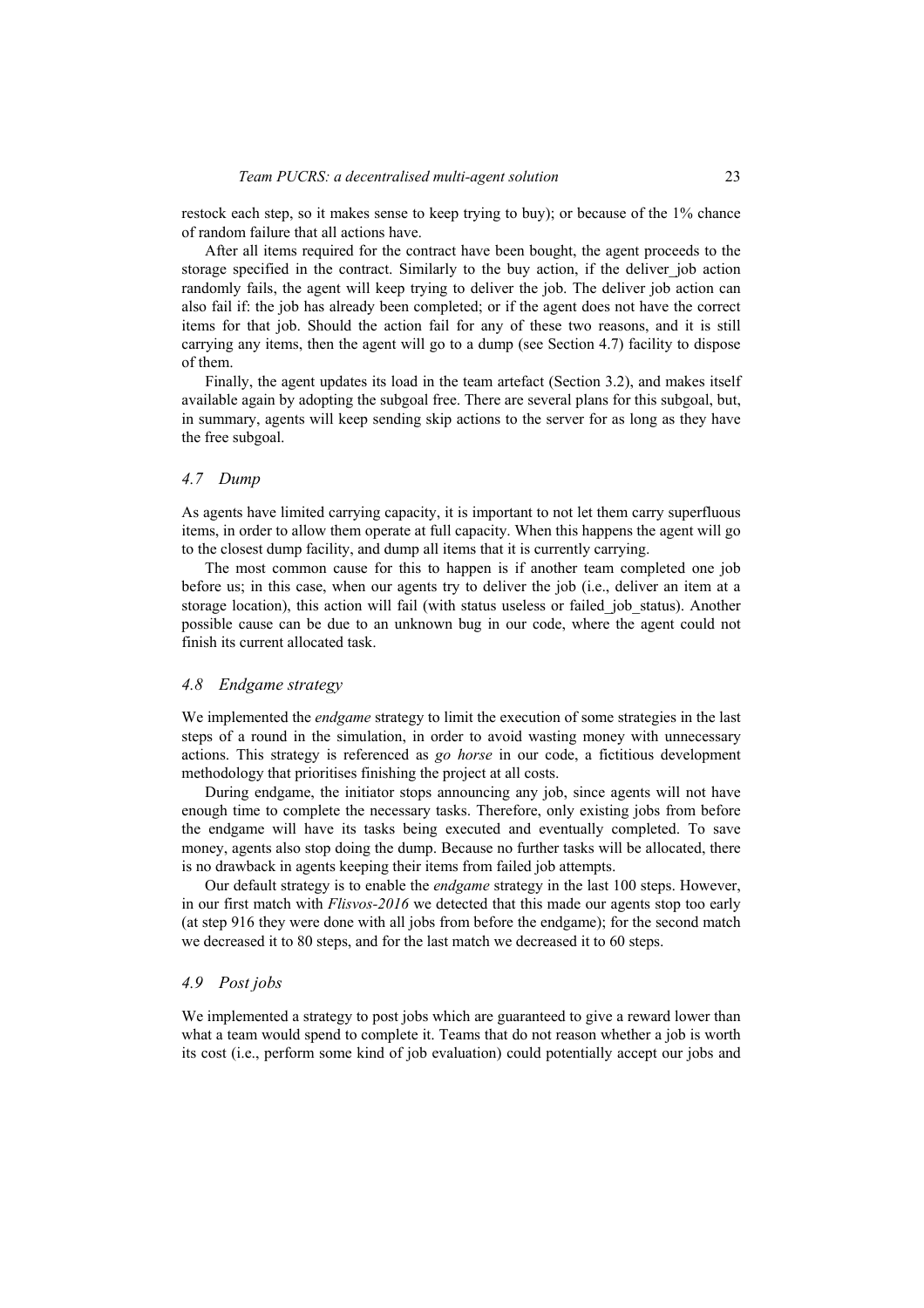give us an advantage, since they would lose money trying to complete them. As we added this feature on the second day of the contest, we did not have time to implement a more complex strategy; furthermore, as we did not have another team implementation to test against, thus limiting our tests.

In order to avoid flooding the environment with jobs, we select only one agent to keep creating and posting jobs each step. This agent will only post jobs during the *shop exploration* or the *endgame* phases, and only agents who are not participating in these phases can be selected (usually trucks). Therefore not impacting its performance and readiness during the important task allocation and task execution phases. This is necessary because posting a job is an action, and we would not want to waste the actions of agents that are committed to completing a job.

We can post either a priced or an auction job, with equal probability. For the priced job we have a *reward* of '1', and for the auction job we have a *MaxBid* of '1,000' and a *fine* of '1'. This job is composed of  $[(Number of products / 3)] +1$  product items. For each of these items we need to choose the number of required items of this type; in order to make this job worse, we select a number such that only a truck vehicle would be able to carry all of them at the same time. As we know that a volume of 600 to 900 will guarantee that only a truck would be able to carry everything, we select a random number between this range, and then calculate how many items are necessary to reach this value. Finally, we also choose a random storage for the job to be delivered; one example of a priced and an auction job created by our agent is shown in example 4.1.

 $Example 4.1$ : PricedJob ( $Reward = 1$  Item  $5(Qty = 30)$ ; Storage = storage 6)  $AuctionJob$  ( $MaxBid = 1,000; Fine = 1; Item11(Qty = 11);$  $Item3(Qty = 24)$ ; Storage = storage<sup>7</sup>)

### *4.10 Round change*

At each round we need to perform some setup and clean-up. For each agent we reset the charging, dump, storage, and shop facility lists, which will be populated when this information is received from the server when another round starts. We also remove all current beliefs and drop all intentions, desires, and events, using Jason internal actions.

To prepare for the next round we update the map to be used (*London*, then *Hannover*, and finally *San Francisco*). Close to the contest date we noticed that we had a bug in the map change function of our MapHelper that would unable the use of MapHelper to find routes when a round changed. We were not able to fix this bug in time for the contest, and thus, we had to reconnect our agents between each round, setting the correct map manually.

#### **5 Result analysis**

In this section, we analyse the performance of our team in two of our matches in the contest. First, we analyse some issues (e.g., connection problem and bugs) that we had in the last round of the match against team *lampe*. Second, we discuss the three rounds of the match against the most competitive team that we have faced during the contest (*Flisvos-2016*), in which we had our only loss.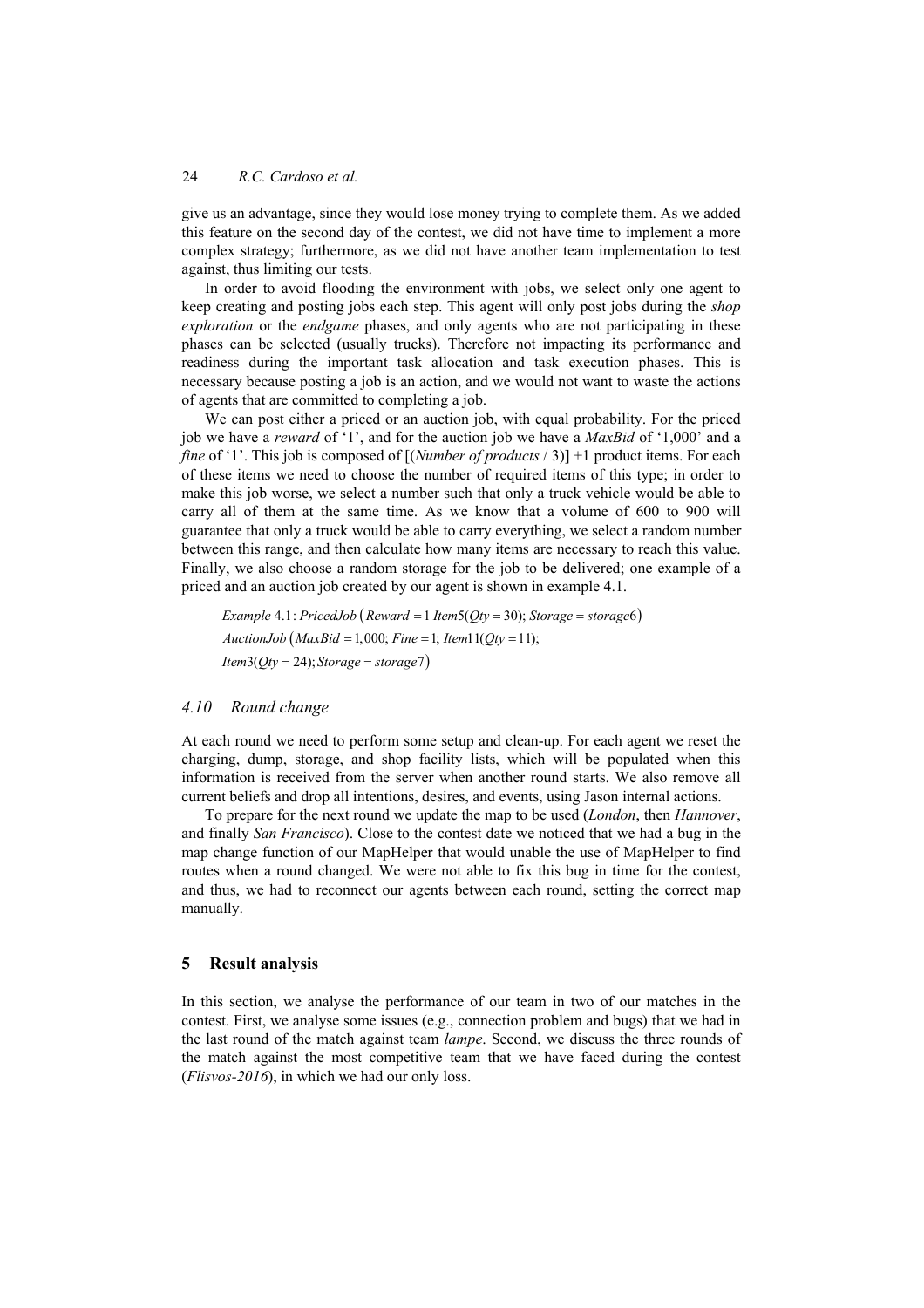#### *5.1 PUCRS vs. lampe*

During the third round against *lampe*, a bug occurred that made our agents send skip actions for most steps of the simulation, yet we manage to fix it just in time to win. Figure 8 shows how the money of each team (*PUCRS* vs. *lampe*) fluctuated during the simulation steps. While our team sacrificed a lot of money in the first steps to profit later, *lampe* remained stuck at 50,000. Their agents got disconnected and were not able to reconnect in time, thus, resulting in noAction from all agents in team *lampe*.

Our bug happened around step 260, when some agents alternated their continue action with a skip action. The continue action is only useful when executed after a goto, charge, or another continue action that preceded either goto or charge. When executed after a skip action, it only repeats the skip. This caused several of our agents to get stuck, they stopped and skipped an action while going somewhere else, and were not able to recover. Because of our limit of three simultaneous jobs, eventually agents from each of our three active jobs got stuck, and that led our whole team to execute skip actions.

**Figure 8** *PUCRS* vs. *lampe*, round 3 out of 3 (see online version for colours)



We believe that the skip action while moving was sent as a countermeasure to some noActions that happened with our agents, which in turn, we suspect were originated from low internet bandwidth at the time of the round. Although we could have won at that time, we decided to reconnect our agents to see if that fixed our bug. Unfortunately, it just made it worse, since some agents were still carrying items for previous jobs, which they did not know how to get rid of (we had not implemented our dump strategy yet), and then started accepting new jobs and ultimately got stuck again. Fortunately, we managed to implement a simple dump strategy (while the simulation was still running) and reconnect our agents at around step 890, which then took around 60 steps for our team to turn the game and eventually win by a margin of 11,000.

Even though we were basically playing alone, should our team finish under 50,000, which team *lampe* scored by simply not moving, we would have lost and it would probably cost us our first place. Thus, our on-the-fly implementation of a simple dump strategy allowed our team to come back from defeat in the last 100 steps, and secure a win which should have been easy if not for that bug.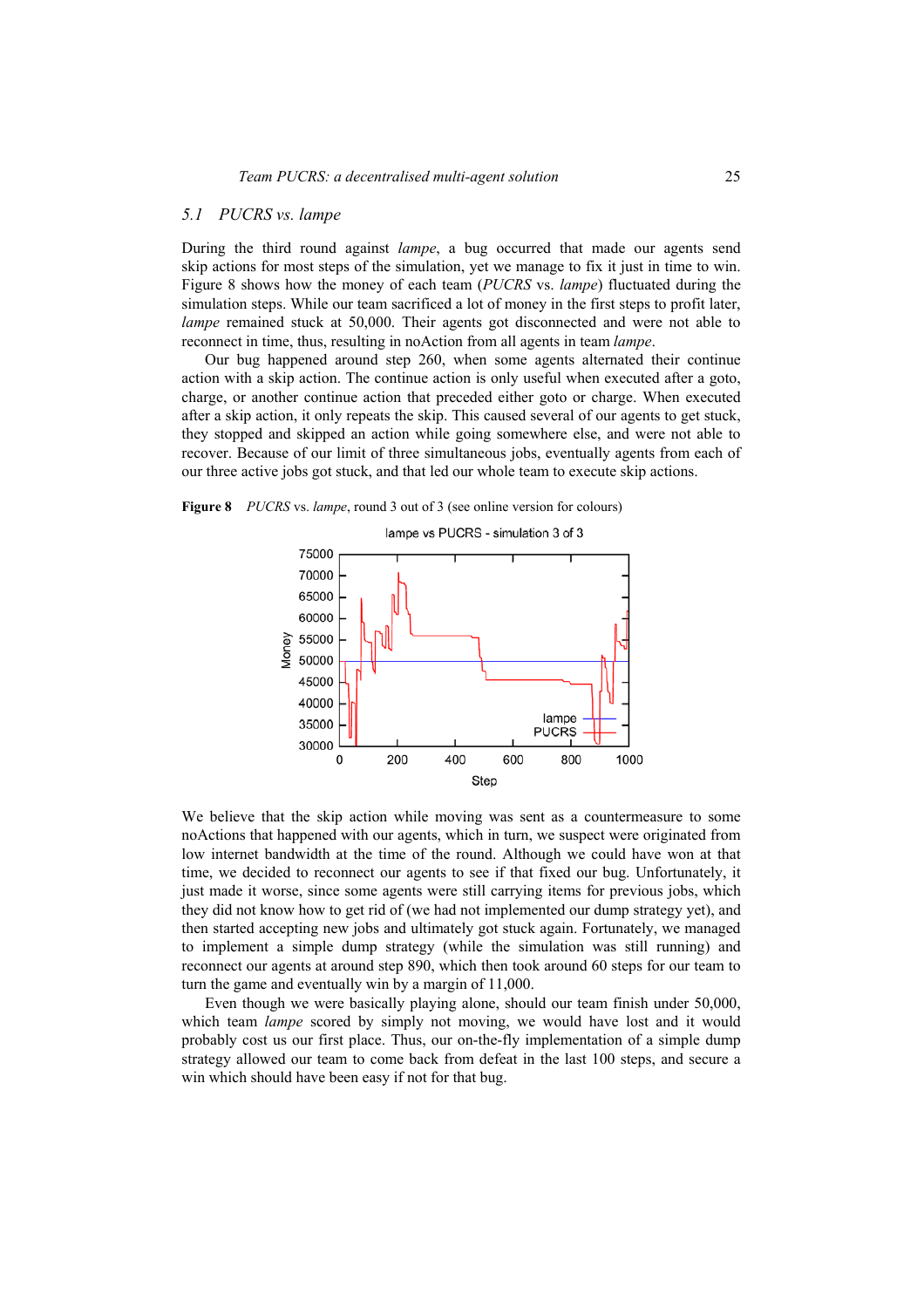# *5.2 PUCRS vs. Flisvos-2016*

We lost the first round against *Flisvos-2016* for two reasons:

- Due to a bug with our recharge strategies where two agents got stuck moving between two charging stations and would never move to their final destination, causing a lock of one of three simultaneous jobs (from that point forward we were only able to do two simultaneous jobs).
- Due to the use of our *endgame* strategy, in which our agents stopped doing any action that would cost money (e.g., buy items, battery charge, and others) near the end of the simulation.

Namely, our agents stopped trying to do new jobs at step 916, while *Flisvos-2016* has continued working, and eventually surpassed us at step 961, as shown in Figure 9(a). Despite being a competitive first round in which our team kept a lead most of the time, we eventually stabilised and lost during the last few steps.

Subsequently, in the second round against *Flisvos-2016*, both teams stopped delivering jobs near step 930, as shown in Figure 9(b), but this time we win as the recharging bug did not happen. Although we controlled most of this second round, *Flisvos-2016* did some impressive jobs near the end, and almost managed to surpass our team.

Differently from previous rounds against *Flisvos-2016*, our team dominated the third and final round, winning with a high margin of money, as shown in Figure 9(a). This could be the result of our team simply doing better jobs in this third round, but we may also have missed the occurrence of a bug in round 2. Because of the results in the first round, we lowered a bit the number of steps from the end of the round that would activate our *endgame* strategy. This was immediately employed for the second round (another onthe-fly change), and third round, when we lowered it a bit more.



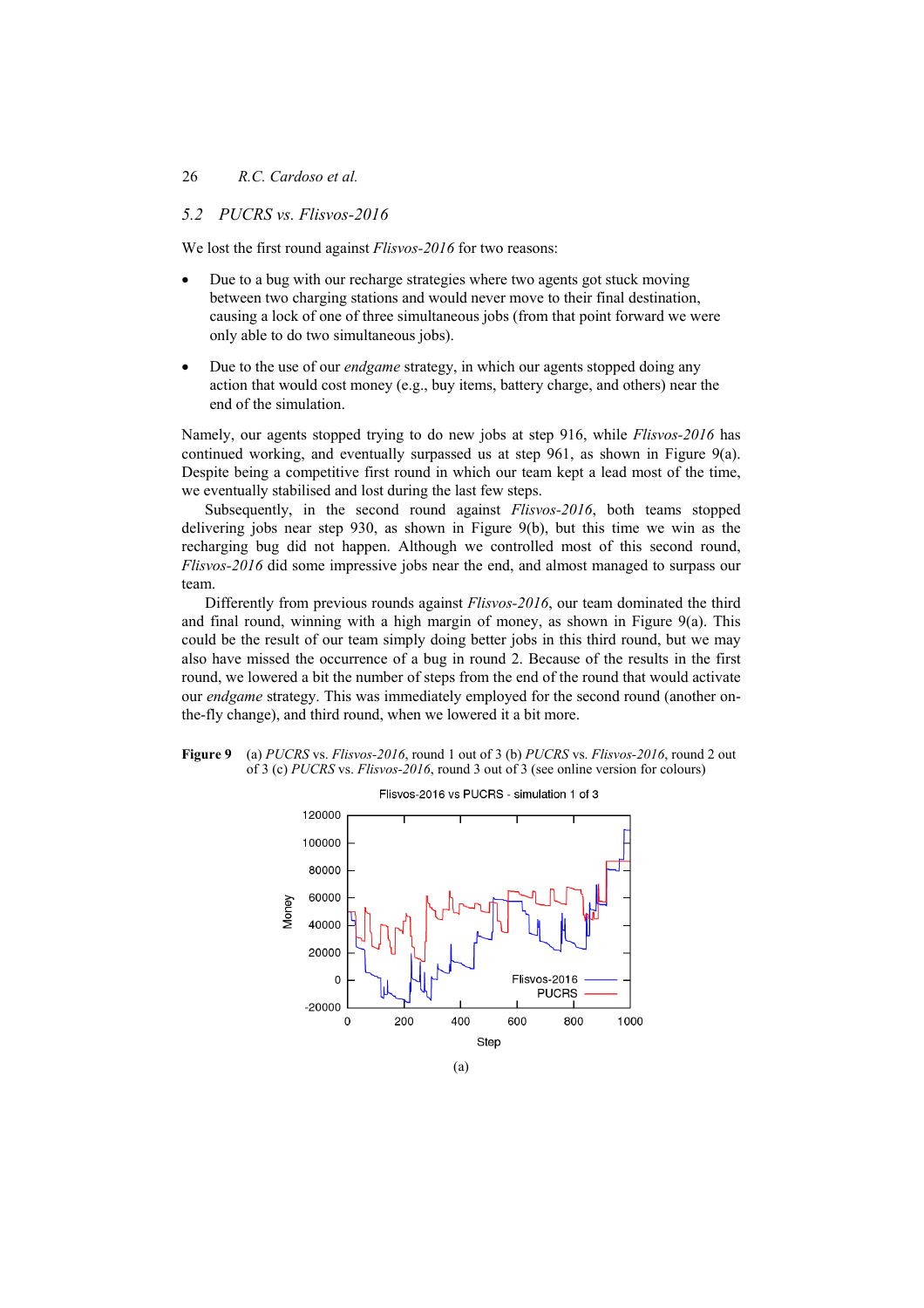**Figure 9** (a) *PUCRS* vs. *Flisvos-2016*, round 1 out of 3 (b) *PUCRS* vs. *Flisvos-2016*, round 2 out of 3 (c) *PUCRS* vs. *Flisvos-2016*, round 3 out of 3 (see online version for colours) (continued)



# **6 Team overview: short answers**

# *6.1 Participants and their background*

What was your motivation to participate in the contest?

 Our motivation was to improve our knowledge about agent technologies and to put them into practice in a complex multi-agent scenario. We also wanted to compare and check how effective a JaCaMo implementation could be against other agent development platforms.

(c)

Step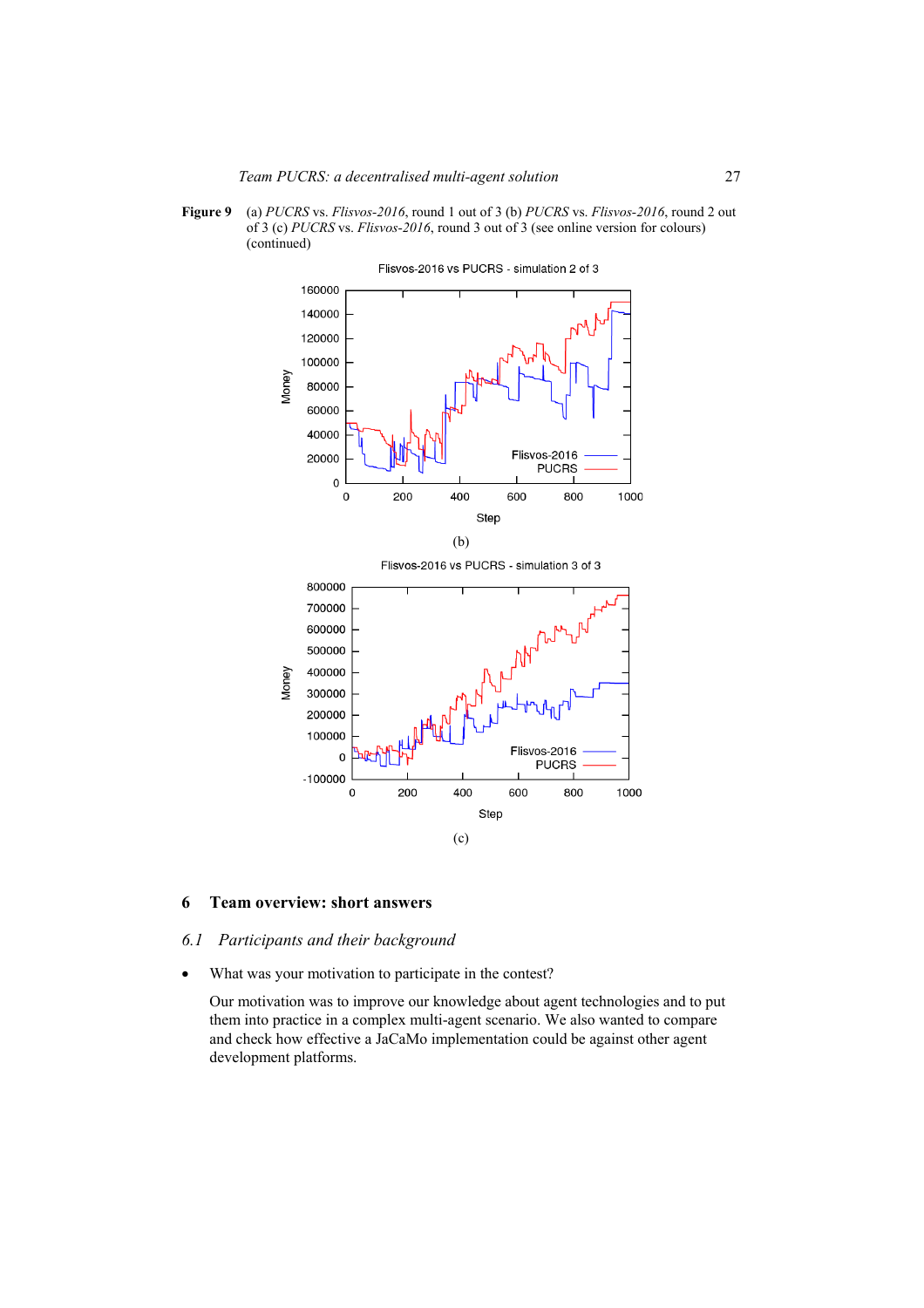What is the history of your group? (course project, thesis,...)

 This was a side project to everyone in our team. As much as we wanted to add our PhD and MSc techniques to our agents, the scenario was simply too complex to add yet more layers of complexity on top of it. Furthermore, the deadline for each step would severely limit the usage of our approaches (e.g., multi-agent planning).

What is your field of research? Which work therein is related?

 All of our members are from computer science – artificial intelligence. Research topics include but are not limited to: automated planning, multi-agent planning, plan recognition, machine learning, and task allocation. We used the JaCaMo (see Section 3) platform to develop our agents, which some of us were already using in our research.

# *6.2 The cold hard facts*

• How much time did you invest in the contest (for programming, organising your group, other)?

 Approximately 252 man hours. 156 in 2015 and 96 in 2016. Versions from 2015 and 2016 differ significantly, moving from 2015's purely reactive plans to a mixture of proactive and reactive plans.

• How many lines of code did you produce for your final agent team?

 2,191 total. 1,166 lines of agents' code, 118 of configuration, and 907 of Java code. Measurements were taken by using Linux wc command plus sed for removing blank lines. Please note that comments and extra lines that we used to improve code readability were not removed in this count.

• How many people were involved?

 A total of 13 people were involved. 11 team members and 2 collaborators. We had at most a group of 4 to 6 people active in any given week, who would then cycle in and out with others.

When did you start working on your agents?

 We started working on our agents on May of 2015. A significant shift in the way that we dealt with the environment and in the way our agents reasoned happened at the end of 2015, but we only started implementing these new changes around August of 2016. Instead of using one artefact that would communicate with the environment, receive actions and send perceptions to agents, we added one artefact for each agent in order to decentralise the information and execution loops. The biggest change was related to the way that we were writing agents' plans. Initially, we made them entirely reactive to each step of the simulation, but after some suggestions from one of the developers of JaCaMo, we completely overhauled our plans to be declarative, making our agents a lot more proactive while still keeping some elements of reactivity.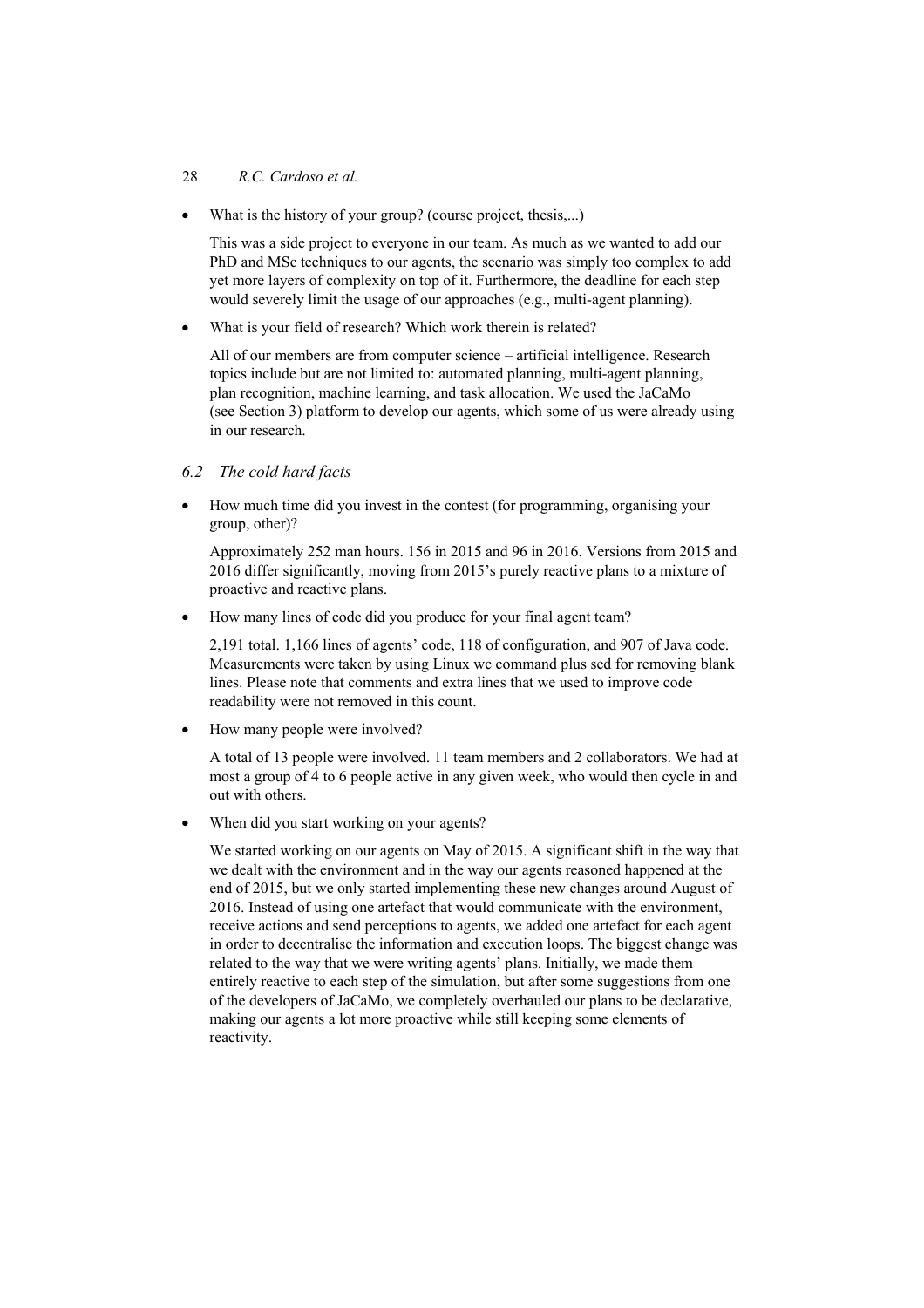- *6.3 Strategies and details*
- What is the main strategy of your agent team?

 Our main strategy is task allocation (see Section 4.5). By using CNP the agents themselves can decide who is best for the tasks that a job requires.

• How does the team work together? (coordination, information sharing,...)

 Coordination in our shop exploration strategy is decentralised using a token-ring message passaging mechanism. Coordination for job allocation and execution is based on CNP. An initiator is responsible for evaluating jobs, announcing tasks, and allocating tasks to bid winners. We also use an artefact that all agents can access to share important information that is unique to them and otherwise unattainable.

What are critical components of your team?

 The main components of our team are: each agent's environment artefact, the CNP artefacts, and the team artefact. The main strategies employed by our team are: shop exploration, task allocation, and battery recharge.

• Can your agents change their behaviour during runtime? If so, what triggers the changes?

 Our agents can change their behaviour based on the step that the simulation is currently in, after a specific strategy concludes, or upon receiving feedback from the last action that was executed. Initially we ignore all jobs, agents decide who will explore shops, while idle agents post jobs and send skip actions. After shop exploration has ended, agents now have access to all items' prices, and thus they can start evaluating new jobs. If a job failed during a deliver action, agents dump their items before trying to accept new jobs. Close to the end of the match, agents adopt the endgame strategy stance (see Section 4.8), which limits some of the plans that they can use.

• Did you make changes to the team during the contest?

 During the contest we did mostly bug fixes and optimisation of parameters/options. We did implement the dump strategy (see Section 4.7) for the second day of the contest which we did not have ready for the first few rounds of day one. We also added a simple post job strategy (see Section 4.9 for the second day).

• How do you organise your agents? Do you use e.g. hierarchies? Is your organisation implicit or explicit?

 A truck agent act as the initiator. The rest of our organisation is defined implicitly by contract net bid winners'.

Is most of your agents' behaviour emergent on an individual or team level?

 Mostly individual, although we do have a few team aspects for control purposes, such as which agents are awarded with more than one task, and which ones are free to take on new jobs. For example, a bidder agent might be eligible to win more than one contract, which can occur concurrently, but the initiator agent will make sure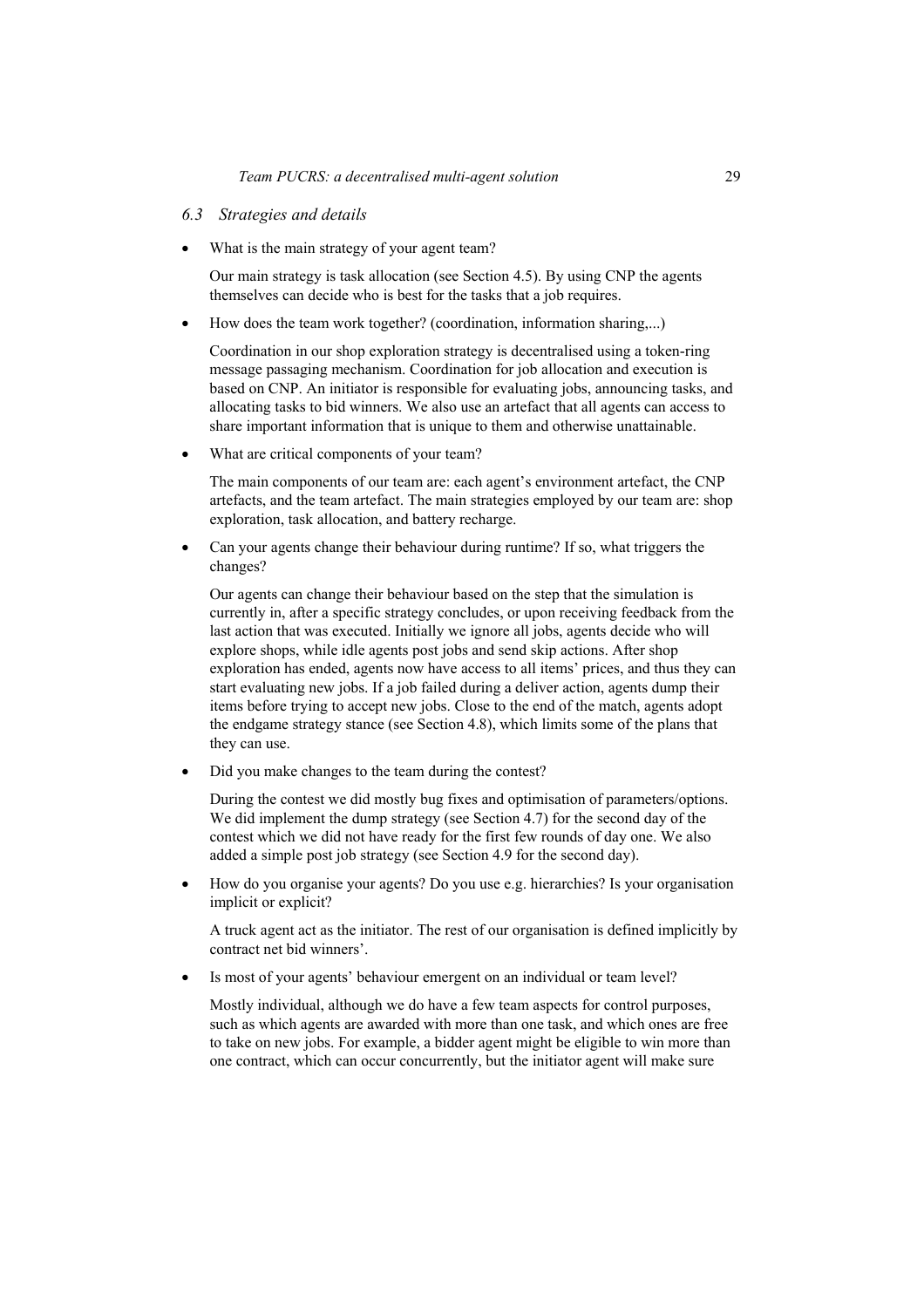that it only wins more than one if the bidder agent is able to carry all necessary items, and if these tasks have the same destination.

If your agents perform some planning, how many steps do they plan ahead?

 Our agents plan their routes before placing their bids for tasks. We developed experimental code that can plan the full route, including any recharging stops, but the code was not ready in time for the contest. Instead, we use an estimate of the route that ignores the need to recharge battery for the agent's bid. Since JaCaMo does not have any look ahead planning mechanism (Meneguzzi and De Silva, 2015), we used the GraphHopper library to plan our routes in advance.

If you have a perceive-think-act cycle, how is it synchronised with the server?

 Synchronisation is done through each agent artefact (see Section 3.1), on a step-by-step basis. These artefacts receive all of the perceptions from the server, filter the ones related to their agent, send them to it, the agent then reasons about it, chooses an appropriate course of action, send the action to their artefact, who finally sends it to the server.

- *6.4 Scenario specifics*
- How do your agents decide which jobs to fulfil?

 The contract net initiator first checks if the number of tasks (different items required by the job) is smaller than or equal to the number of available agents (agents without a job). It proceeds to test if all assembled items can be found in at least one shop. Then, the initiator evaluates if the number of steps that the job will be active is within a calculated estimative. After that, it estimates the cost of doing the job, and if that estimated cost is less than the reward offered, the job will accepted (read more details in Section 4.4).

• Do your agents make use of less used scenario aspects (e.g. dumping items, putting items in a storage)?

 Our agents use dump (see Section 4.7), call service breakdown (see Section 4.2), and post jobs (see Section 4.9) actions.

• Do you have different strategies for the different roles?

 Roles have an impact in each agent's bid during task allocation for jobs. Roles that move faster tend to have a lower route, making their bid more favourable, as long as they can carry all items needed for the task. We also decided to use a truck as the initiator for our contract nets.

• Do your agents form ad-hoc teams for each job?

 The team responsible for a job is formed of all contract net winners related to that job. These agents should, in theory, be the best ones available for the job.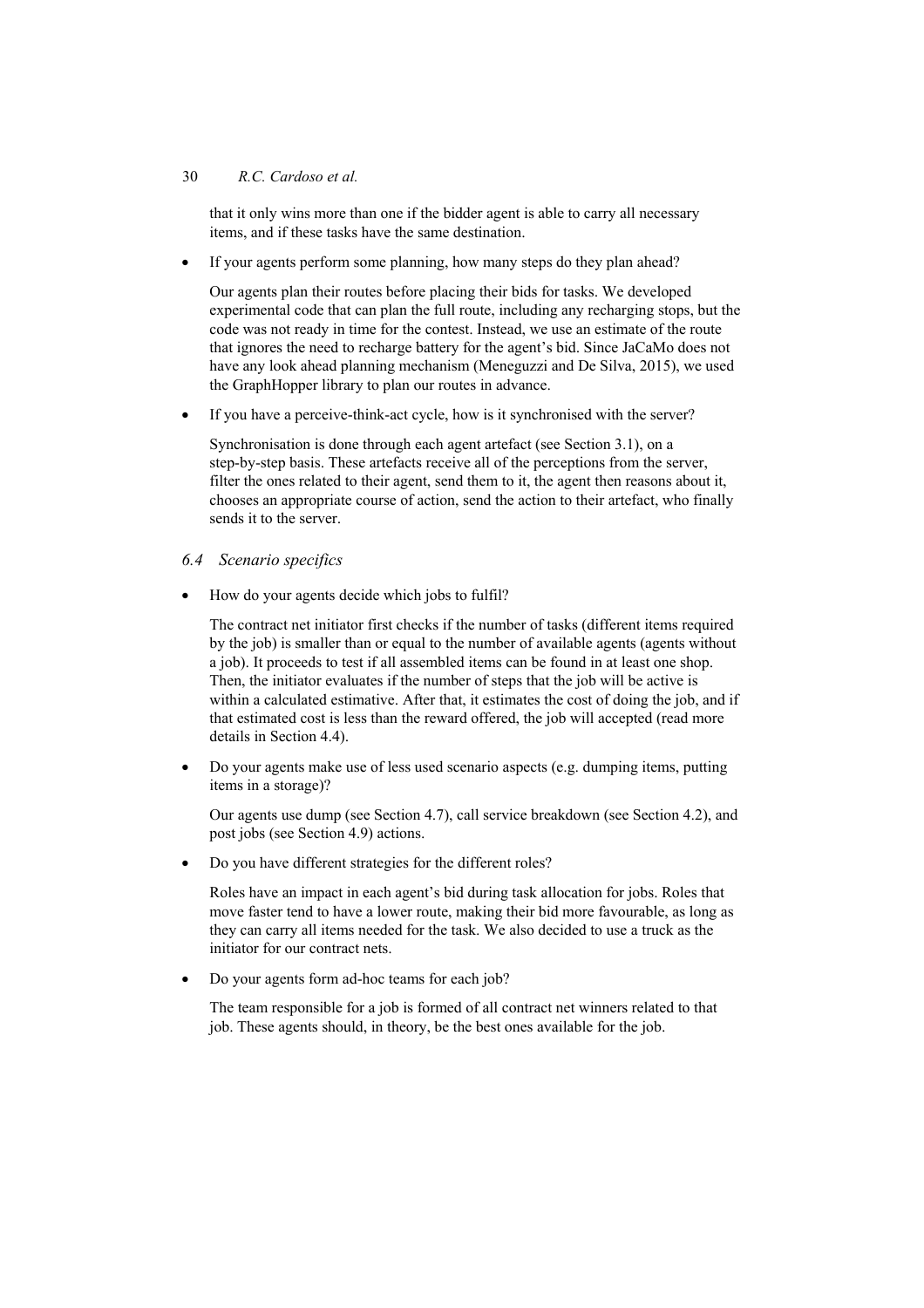What do your agents do when they do not pursue any job?

 They can explore shops, dump items, and post jobs. Although if an agent is not pursuing a job, we prefer them to stay still to save battery (money) while waiting for a new job.

*6.5 And the moral of it is…* 

What did you learn from participating in the contest?

 Coordinating a development team with more than four people can be very difficult. The different number of perspectives are most of the time very advantageous, but can make it difficult to choose a specific approach to implement. We have strengthened our knowledge of agent technologies, and many of us have learned several new things from our strategy discussions.

What are the strong and weak points of your team?

We believe our strong points are how we evaluate potential jobs (see Section 4.4), the use of contract net for task allocation (see Section 4.5, and our battery recharge strategy (see Section 4.2). Our weak points are the round changing bug, the battery recharge bug, no use of assemble actions, and the fact that we ignore auction jobs.

• How viable were your chosen programming language, methodology, tools, and algorithms?

 The Prometheus methodology was useful in providing an overview of our system before and during development. We did not use it as much in later strategy development stages as a result of conceptual divergences between Prometheus and JaCaMo [see (Freitas et al., 2016)]. We did not have any major problems programming our agent team in JaCaMo, everything we wanted to do was possible and very easy to program, despite some difficulties with debugging the interaction between agents and artefacts that were the source of some of our bugs. We did not use Moise, the organisation layer of JaCaMo, because we did not have enough time to model an organisation for this scenario, but we believe this may be possible and potentially useful in future agent teams. The use of Github for source code management, access control, and collaboration features such as bug tracking and wikis, made it a lot easier to manage our team more efficiently.

Did you encounter new problems during the contest?

 We encountered more problems than we expected to. There are a lot of random elements in this scenario, making it harder to properly test all of our team's code. We managed to fix most of them between matches (sometimes even between rounds), while for the most complex ones we had to develop workarounds (see Section 5).

• Did playing against other agent teams bring about new insights on your own agents?

 We were more occupied in looking out for possible bugs in our code, and trying to fix them, instead of analysing the behaviour of other teams. We did notice that some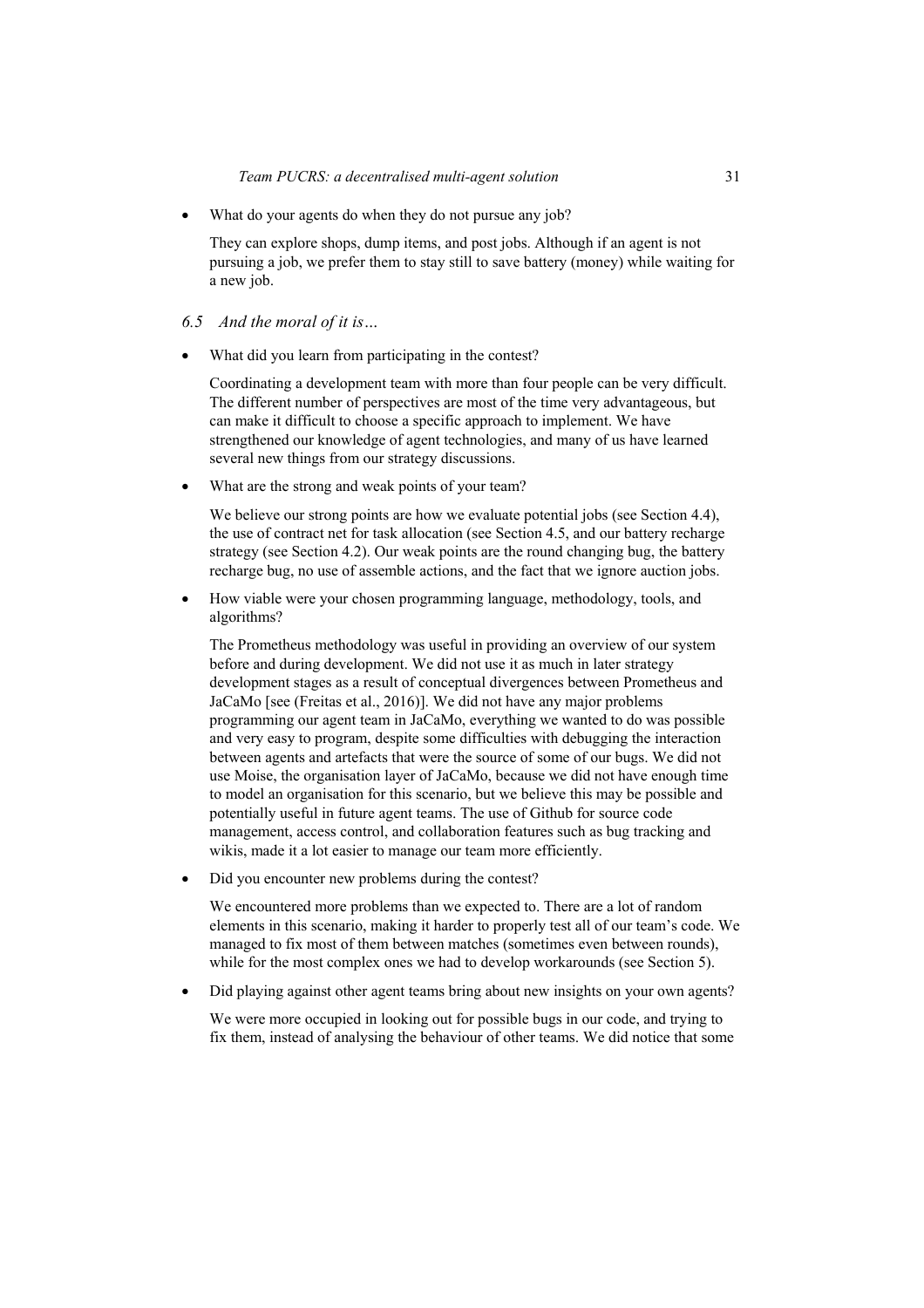teams had very active agents, which made us try a few adjustments such as increasing the number of simultaneous jobs, and lowering some of our job estimates.

What would you improve if you wanted to participate in the same contest a week from now (or next year)?

 A week from now: focus on fixing bugs, and perhaps tweaking some of our parameters and options. Next year: definitely develop an assemble strategy that works, start to consider auction jobs, and possibly distribute our agents in several machines (1 to 1 would be great).

Which aspect of your team cost you the most time?

 Switching from a purely reactive code to a more proactive one cost us a lot of time. The scenario had a few changes as well (new actions added, bug fixes, parameters changed) that also had an impact. From our strategies, the use of CNP and our battery recharge strategy cost us the most time.

What can be improved regarding the contest/scenario for next year?

 Teams that do assemble will always lose to teams that do buy only, since buying is much faster than assembling (once a team delivers a priced job, the opposing team cannot complete it any more). We hope this is fixed for next year, since assemble is a much more interesting problem for agents to solve. A simple solution would be to have some jobs with assembled items that could not be bought from any shops. Perhaps by adding a random parameter with a small chance for assembled items to spawn (or to not spawn) in shops.

• Why did your team perform as it did? Why did the other teams perform better/worse than you did?

 We believe our job estimates, simultaneous job execution, task allocation, and our battery recharge strategy were the deciding factors in how we won first place. Most teams had bugs in their code (we also had several), some were more severe than others. We have reasons to believe that the only match we lost was due to a bug in which two of our agents got stuck for many steps in a recharge loop between two charging stations (see Section 5).

# **7 Conclusions**

The agents in the city scenario provided us with a complex challenge, one that put many of our skills to the test, such as team work, agent-oriented programming, and decentralised techniques for coordination of agents. As such this project allowed team members with previous experience with JaCaMo development to improve their proficiency in JaCaMo programming, as well as provided a working introduction to the platform for the team members without such background.

JaCaMo was used by the winner of the last two previous MAPCs, in 2013 (Ahlbrecht et al., 2013) and 2014. Ours was the third consecutive win of a team that uses JaCaMo to program their agents. We were able to intuitively program all of our strategies and take advantage of the agent and environment dimensions available in JaCaMo. However, we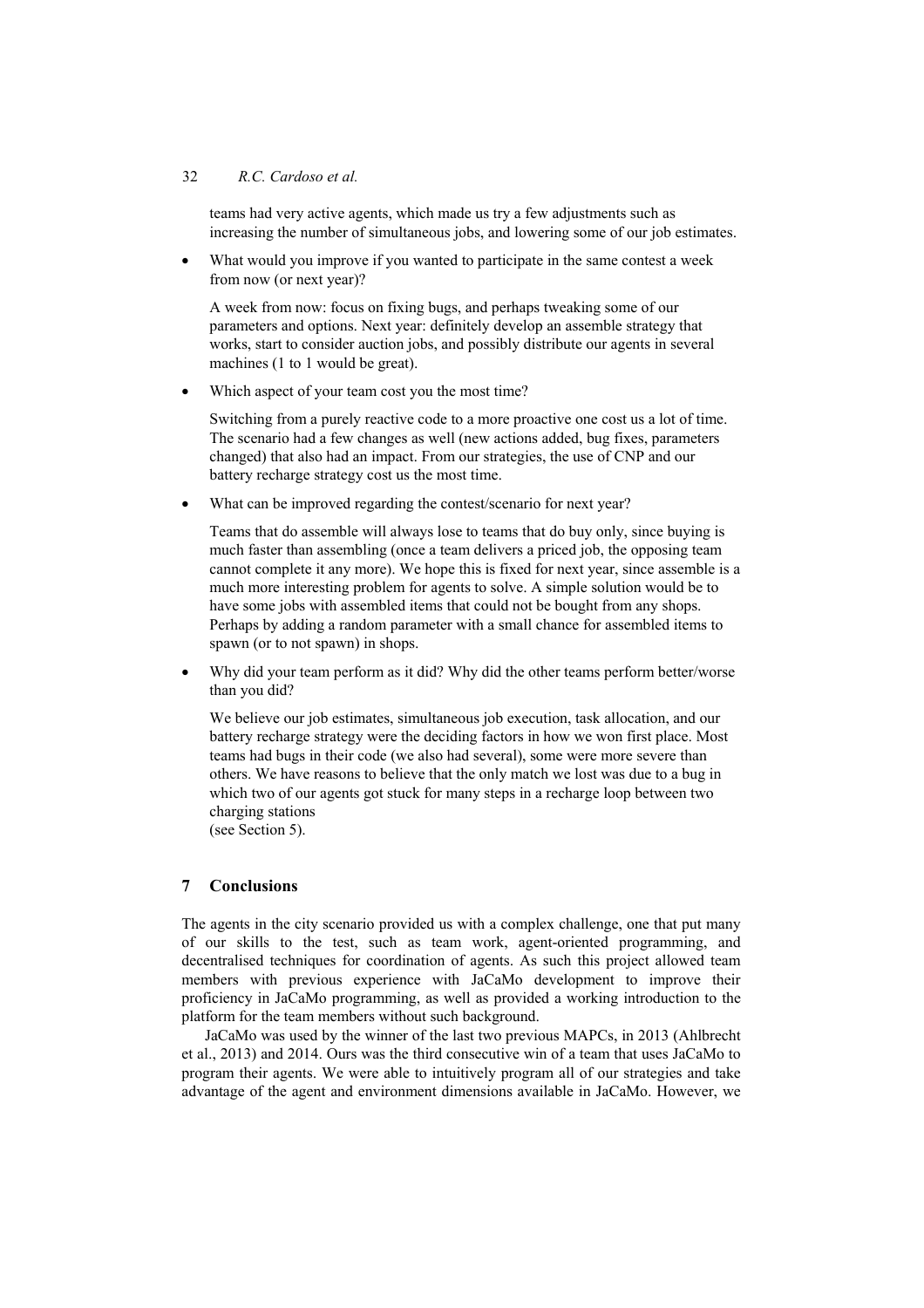faced some difficulties when we had to debug our code, and sometimes we had to change our approach completely in order to avoid the bug instead of trying to fix it, since we could not find any reliable way of fixing it. This could be, partially due to some of our inexperience with JaCaMo programming, and partially due to the complexity of the scenario, but nevertheless, JaCaMo's debugging features could be improved, especially the link between agents and artefacts.

Although we developed a strategy for evaluating and placing bids to auction jobs, as well as a strategy for determining if our team should try to assemble items instead of buying them, we were unable to fix some game breaking bugs in time to include them for the contest, and thus, we do not describe them in this paper. For future contests we plan on adding these strategies, as well as fixing the bugs that we found in our current strategies during the contest's matches, such as the bug in our round change and battery recharge strategies.

#### **Acknowledgements**

We are grateful for the support given by CAPES and CNPq. Túlio thanks the support given by the Federal Institute of Rio Grande do Sul (IFRS) – Campus Feliz. We would like to thank the contributions given by fellow teammates: Alison Roberto Panisson, Anibal Heinsfeld, Artur Freitas, Guilherme Azevedo, and Tabajara Krausburg. The team also extends their thanks to all the JaCaMo developers (Olivier Boissier, Rafael Bordini, Jomi Hubner, Alessandro Ricci), especially to Rafael and Jomi for their feedback.

#### **References**

- Ahlbrecht, T., Dix, J. and Fiekas, N. (2017) 'Multi-agent programming contest 2016', *Int. J. Agent-Oriented Software Engineering*.
- Ahlbrecht, T., Dix, J., Köster, M. and Schlesinger, F. (2013) *Multi-Agent Programming Contest 2013*, pp.292–318, Springer Berlin Heidelberg, Berlin, Heidelberg.
- Boissier, O., Bordini, R.H., Hübner, J.F., Ricci, A. and Santi, A. (2013) 'Multi-agent oriented programming with JaCaMo', *Science of Computer Programming*, Vol. 78, No. 6, pp.747–761.
- Bordini, R.H., Wooldridge, M. and Hübner, J.F. (2007) *Programming Multi-Agent Systems in AgentSpeak using Jason*, John Wiley & Sons [online] http://eu.wiley.com/WileyCDA/WileyTitle/productCd-0470029005.html.
- Freitas, A., Cardoso, R.C., Vieira, R. and Bordini, R.H. (2016) 'Limitations and divergences in approaches for agent-oriented modelling and programming', *Workshop on Engineering Multi-Agent Systems (EMAS-16)*, Singapore.
- Hübner, J.F., Sichman, J.S. and Boissier, O. (2007) 'Developing organised multiagent systems using the Moise+ model: programming issues at the system and agent levels', *Int. J. Agent-Oriented Software Engineering*, Vol. 1, Nos. 3/4, pp.370–395.
- Meneguzzi, F. and De Silva, L. (2015) 'Planning in BDI agents: a survey of the integration of planning algorithms and agent reasoning', *The Knowledge Engineering Review*, Vol. 30, pp.1–44.
- Omicini, A., Ricci, A. and Viroli, M. (2008) 'Artifacts in the A&A meta-model for multi-agent systems', *Autonomous Agents and Multi-Agent Systems*, Vol. 17, No. 3, pp.432–456.
- Padgham, L. and Winikoff, M. (2004) *Developing Intelligent Agent Systems: A Practical Guide*, John Wiley & Sons, Inc., New York, NY, USA.